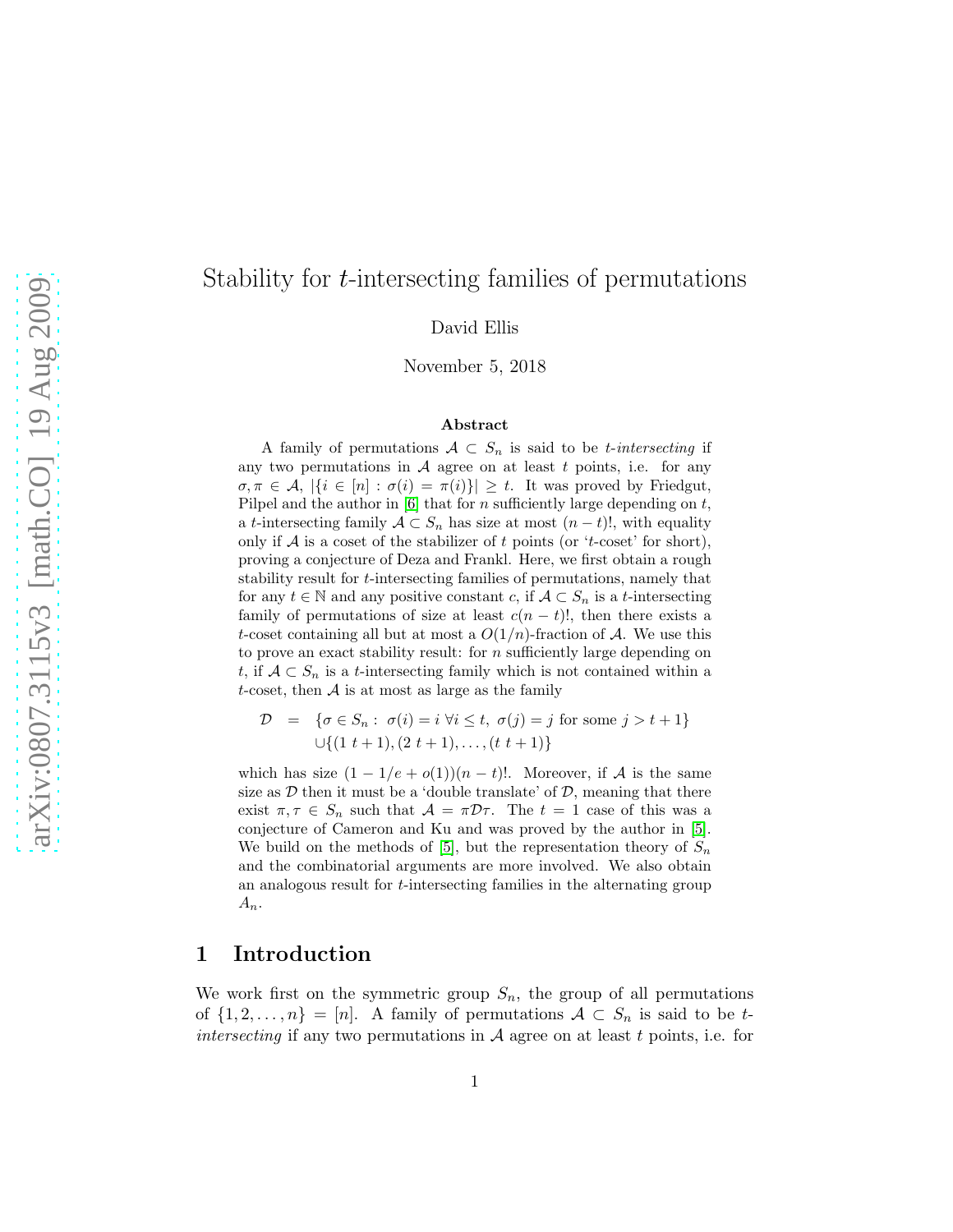any  $\sigma, \pi \in \mathcal{A}, |\{i \in [n] : \sigma(i) = \pi(i)\}| \geq t$ . Deza and Frankl [\[4\]](#page-26-0) conjectured that for n sufficiently large depending on t, a t-intersecting family  $A \subset S_n$ has size at most  $(n-t)!$ ; this became known as the Deza-Frankl conjecture. It was proved in 2008 by Friedgut, Pilpel and the author in [\[6\]](#page-27-0) using eigenvalue techniques and the representation theory of the symmetric group; it was also shown in  $[6]$  that equality holds only if A is a coset of the stabilizer of t points (or 't-coset' for short). In this paper, we will first prove a rough stability result for t-intersecting families of permutations. Namely, we show that for any fixed  $t \in \mathbb{N}$  and  $c > 0$ , if  $\mathcal{A} \subset S_n$  is a t-intersecting family of size at least  $c(n-t)!$ , then there exists a t-coset C such that  $|\mathcal{A} \setminus \mathcal{C}| \leq \Theta((n-t-1)!)$ , i.e. C contains all but at most a  $O(1/n)$ -fraction of A.

We then use some additional combinatorial arguments to prove an exact stability result: for *n* sufficiently large depending on t, if  $A \subset S_n$  is a tintersecting family which is not contained within a t-coset, then  $A$  is at most as large as the family

$$
\mathcal{D} = \{ \sigma \in S_n : \sigma(i) = i \,\forall i \le t, \, \sigma(j) = j \text{ for some } j > t + 1 \}
$$
  

$$
\cup \{ (1 \ t + 1), (2 \ t + 1), \dots, (t \ t + 1) \}
$$

which has size  $(1 - 1/e + o(1))(n - t)!$ . Moreover, if A is the same size as D, then it must be a 'double translate' of D, meaning that there exist  $\pi, \tau \in S_n$ such that  $\mathcal{A} = \pi \mathcal{D}\tau$ . Note that if  $\mathcal{F} \subset S_n$ , any double translate of  $\mathcal{F}$  has the same size as  $\mathcal{F}$ , is t-intersecting iff  $\mathcal{F}$  is and is contained within a t-coset of  $S_n$  iff  $\mathcal F$  is; this will be our notion of 'isomorphism'.

In other words, if we demand that our *t*-intersecting family  $A \subset S_n$  is not contained within a *t*-coset of  $S_n$ , then it is best to take A such that all but t of its permutations are contained within some t-coset.

One may compare this with the situation for  $t$ -intersecting families of  $r$ sets. We say a family  $\mathcal{A} \subset [n]^{(r)}$  of r-element subsets of  $[n]$  is t-intersecting if any two of its sets contain at least t elements in common, i.e.  $|x \cap y| \geq t$ for any  $x, y \in \mathcal{A}$ . Wilson [\[11\]](#page-27-2) proved using an eigenvalue technique that provided  $n \ge (t+1)(r-t+1)$ , a t-intersecting family  $\mathcal{A} \subset [n]^{(r)}$  has size at most  $\binom{n-t}{r-t}$  $\binom{n-t}{r-t}$ , and that for  $n > (t+1)(r-t+1)$ , equality holds only if  $A$  consists of all r-sets containing some fixed t-set. Later, Ahlswede and Khachatrian [\[1\]](#page-26-1) characterized the t-intersecting families of maximum size in  $[n]^{(r)}$  for all values of t, r and n using entirely combinatorial methods based on left-compression. They also proved that for  $n > (t + 1)(r - t + 1)$ , if  $\mathcal{A} \subset [n]^{(r)}$  is t-intersecting and *non-trivial*, meaning that there is no t-set contained in all of its members, then  $A$  is at most as large as the family

$$
\{x \in [n]^{(r)} : [t] \subset x, \ x \cap \{t+1, \dots, r+1\} \neq \emptyset\} \cup \{[r+1] \setminus \{i\} : i \in [t]\}
$$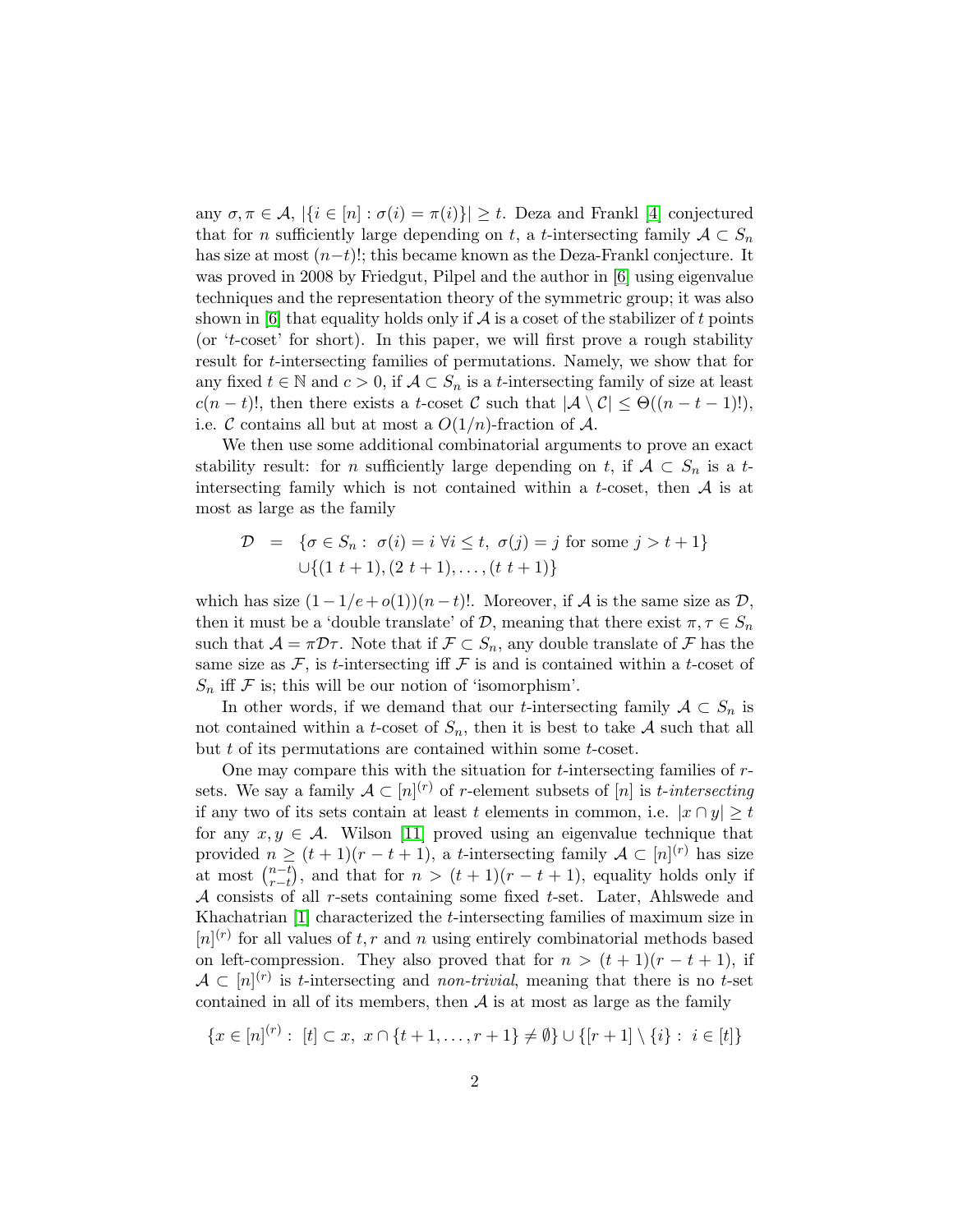if  $r > 2t + 1$ , and at most as large as the family

$$
\{x \in [n]^{(r)} : |x \cap [t+2]| \ge t+1\}
$$

if  $r \leq 2t + 1$ . This had been proved under the assumption  $n \geq n_1(r, t)$  by Frankl [\[7\]](#page-27-3) in 1978. Note that the first family above is 'almost trivial', and is the natural analogue of our family D.

The  $t = 1$  case of our result was a conjecture of Cameron and Ku and was proved by the author in [\[5\]](#page-27-1). We build on the methods of [\[5\]](#page-27-1), but the representation theory of  $S_n$  and the combinatorial arguments required are more involved.

We also obtain analogous results for *t*-intersecting families of permutations in the alternating group  $A_n$ . We use the methods of [\[6\]](#page-27-0) to show that for *n* sufficiently large depending on t, if  $A \subset A_n$  is t-intersecting, then  $|A| \leq (n-t)!/2$ . Interestingly, it does not seem possible to use the methods of  $[6]$  to show that equality holds only if A is a coset of the stabilizer of t points. Instead, we deduce this from a stability result. Using the same techniques as for  $S_n$ , we prove that if  $A \subset A_n$  is t-intersecting but not contained within a *t*-coset, then it is at most as large as the family

$$
\mathcal{E} = \{ \sigma \in A_n : \sigma(i) = i \,\forall i \le t, \, \sigma(j) = (n-1 \, n)(j) \text{ for some } j > t+1 \}
$$
  

$$
\cup \{ (1 \, t+1)(n-1 \, n), (2 \, t+1)(n-1 \, n), \dots, (t \, t+1)(n-1 \, n) \}
$$

which has size  $(1 - 1/e + o(1))(n - t)!/2$ ; if A is the same size as  $\mathcal{E}$ , then it must be a double translate of  $\mathcal{E}$ , meaning that  $\mathcal{A} = \pi \mathcal{E} \tau$  for some  $\pi, \tau \in A_n$ .

## 2 Background

In [\[6\]](#page-27-0), in order to prove the Deza-Frankl conjecture, we constructed (for n sufficiently large depending on t) a weighted graph Y which was a real linear combination of Cayley graphs on  $S_n$  generated by conjugacy-classes of permutations with less than t fixed points, such that the matrix  $A$  of weights of Y had maximum eigenvalue 1 and minimum eigenvalue

$$
\omega_{n,t}=-\frac{1}{n(n-1)\dots(n-t+1)-1}
$$

The 1-eigenspace was the subspace of  $\mathbb{C}[S_n]$  consisting of the constant functions. The direct sum of the 1-eigenspace and the  $\omega_{n,t}$ -eigenspace was the subspace  $V_t$  of  $\mathbb{C}[S_n]$  spanned by the characteristic vectors of the t-cosets of  $S_n$ . All other eigenvalues were  $O(|\omega_{n,t}|/n^{1/6})$ ; this can in fact be improved to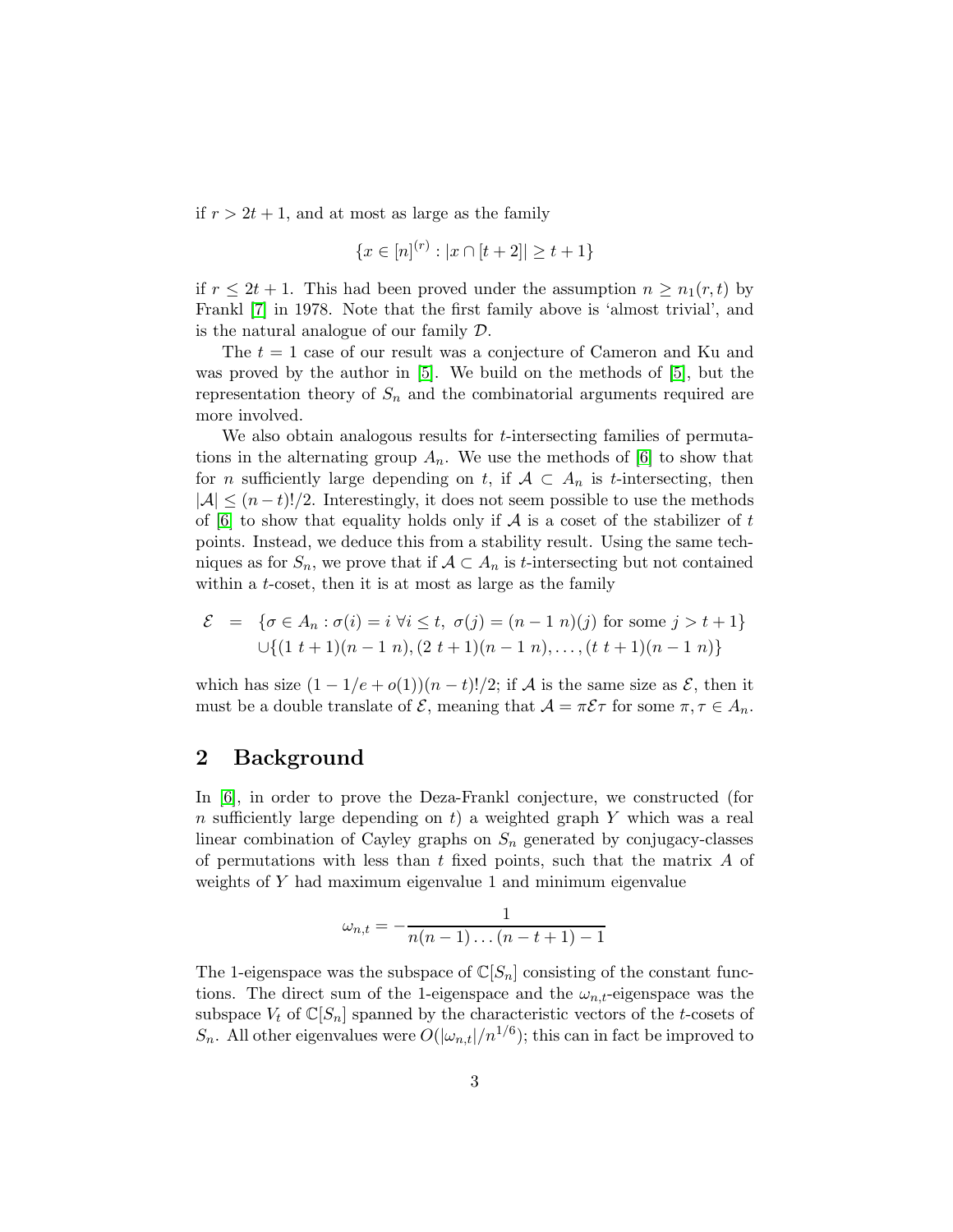$O(|\omega_{n,t}|/n)$ , but any bound of the form  $o(|\omega_{n,t}|)$  will suffice for our purposes. We then appealed to a weighted version of Hoffman's bound (Theorem 11 in  $[6]$ :

<span id="page-3-0"></span>**Theorem 1.** Let A be a real, symmetric,  $N \times N$  matrix with real eigenvalues  $\lambda_1 \geq \lambda_2 \geq \ldots \geq \lambda_N$  (where  $\lambda_1 > 0$ ), such that the all-1's vector **f** is an eigenvector of A with eigenvalue  $\lambda_1$ , i.e. all row and column sums of A equal  $\lambda_1$ . Let  $X \subset [N]$  such that  $A_{x,y} = 0$  for any  $x, y \in X$ . Let U be the direct sum of the subspace of constant vectors and the  $\lambda_N$ -eigenspace. Then

$$
|X| \le \frac{|\lambda_N|}{\lambda_1 + |\lambda_N|}N
$$

and equality holds only if the characteristic vector  $v<sub>X</sub>$  lies in the subspace U.

Applying this to our weighted graph Y proved the Deza-Frankl conjecture:

**Theorem 2.** For n sufficiently large depending on t, a t-intersecting family  $\mathcal{A} \subset S_n$  has size  $|\mathcal{A}| \leq (n-t)!$ .

Note that equality holds only if the characteristic vector  $v_A$  of A lies in the subspace  $V_t$  spanned by the characteristic vectors of the  $t$ -cosets of  $S_n$ . It was proved in [\[6\]](#page-27-0) that the Boolean functions in  $V_t$  are precisely the disjoint unions of t-cosets of  $S_n$ , implying that equality holds only if A is a t-coset of  $S_n$ .

We also appealed to the following cross-independent weighted version of Hoffman's bound:

**Theorem 3.** Let A be as in Theorem [1,](#page-3-0) and let  $\nu = \max(|\lambda_2|, |\lambda_N|)$ . Let  $X, Y \subset [N]$  such that  $A_{x,y} = 0$  for any  $x \in X$  and  $y \in Y$ . Let U be the direct sum of the subspace of constant vectors and the  $\pm \nu$ -eigenspaces. Then

$$
|X||Y| \le \left(\frac{\nu}{\lambda_1 + \nu}N\right)^2
$$

and equality holds only if  $|X| = |Y|$  and the characteristic vectors  $v_X$  and  $v_Y$  lie in the subspace U.

Applying this to our weighted graph Y yielded:

<span id="page-3-1"></span>**Theorem 4.** For n sufficiently large depending on t, if  $A, B \subset S_n$  are tcross-intersecting, then  $|\mathcal{A}||\mathcal{B}| \le ((n-t)!)^2$ .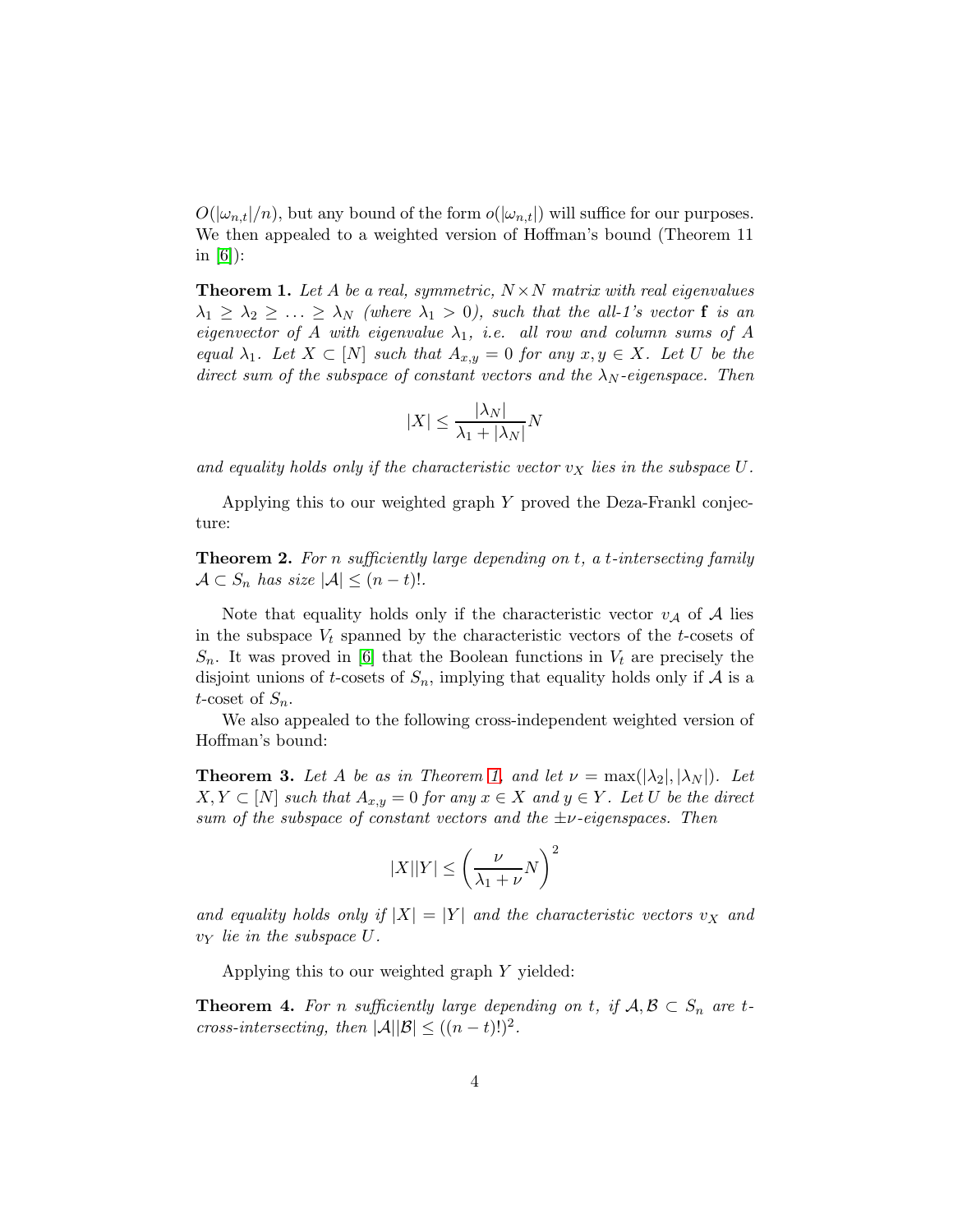This will be a crucial tool in our stability analysis. Note that if equality holds in Theorem [4,](#page-3-1) then the characteristic vectors  $v_A$  and  $v_B$  lie in the subspace  $V_t$  spanned by the characteristic vectors of the t-cosets of  $S_n$ , so by the same argument as before,  $A$  and  $B$  must both be equal to the same t-coset of  $S_n$ .

We will need the following 'stability' version of Theorem [1:](#page-3-0)

**Lemma 5.** Let A, X and U be as in Theorem [1.](#page-3-0) Let  $\alpha = |X|/N$ . Let  $\lambda_M$  be the negative eigenvalue of second largest modulus. Equip  $\mathbb{C}^N$  with the inner product:

$$
\langle x, y \rangle = \frac{1}{N} \sum_{i=1}^{N} \bar{x_i} y_i
$$

and let

$$
||x|| = \sqrt{\frac{1}{N} \sum_{i=1}^{N} |x_i|^2}
$$

be the induced norm. Let D be the Euclidean distance from the characteristic vector v<sub>X</sub> of X to the subspace U, i.e. the norm  $||P_{U^{\perp}}(v_X)||$  of the projection of  $v_X$  onto  $U^{\perp}$ . Then

$$
D^2 \le \frac{(1-\alpha)|\lambda_N| - \lambda_1 \alpha}{|\lambda_N| - |\lambda_M|} \alpha
$$

For completeness, we include a proof:

*Proof.* Let  $u_1 = \mathbf{f}, u_2, \dots, u_N$  be an orthonormal basis of real eigenvectors of A corresponding to the eigenvalues  $\lambda_1, \ldots, \lambda_N$ . Write

$$
v_X = \sum_{i=1}^N \xi_i u_i
$$

as a linear combination of the eigenvectors of A; we have  $\xi_1 = \alpha$  and

$$
\sum_{i=1}^{N} \xi_i^2 = ||v_X||^2 = |X|/N = \alpha
$$

Then we have the crucial property:

$$
0 = \sum_{x,y \in X} A_{x,y} = v_X^\top A v_X = \sum_{i=1}^N \lambda_i \xi_i^2 \ge \lambda_1 \xi_1^2 + \lambda_N \sum_{i:\lambda_i = \lambda_N} \xi_i^2 + \lambda_M \sum_{i>1:\lambda_i \ne \lambda_N} \xi_i^2
$$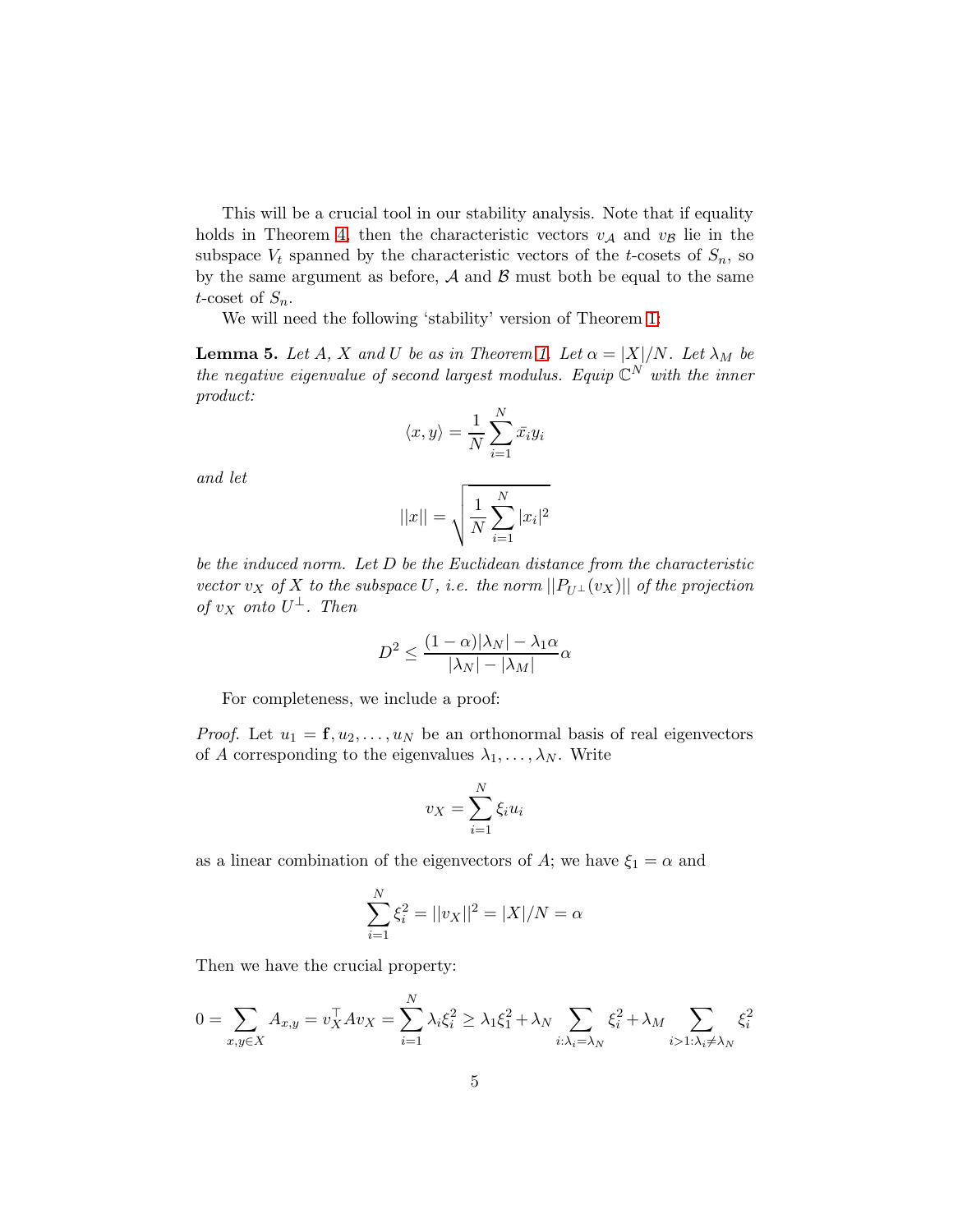Note that

$$
\sum_{i>1:\lambda_i\neq\lambda_N}\xi_i^2=D^2
$$

and

$$
\sum_{i:\lambda_i=\lambda_N} \xi_i^2 = \alpha - \alpha^2 - D^2
$$

so we have

$$
0 \ge \lambda_1 \alpha^2 + \lambda_N (\alpha - \alpha^2 - D^2) + \lambda_M D^2
$$

Rearranging, we obtain:

$$
D^2 \le \frac{(1-\alpha)|\lambda_N| - \lambda_1 \alpha}{|\lambda_N| - |\lambda_M|} \alpha
$$

as required.

Our weighted graph Y has  $\lambda_N = \omega_{n,t}$  and  $|\lambda_M| = O(|\omega_{n,t}|/n^{1/6})$ , so applying the above result to a *t*-intersecting family  $A \subset S_n$  gives:

<span id="page-5-0"></span>
$$
||P_{V_t^{\perp}}(v_{\mathcal{A}})||^2 \le (1 - |\mathcal{A}|/(n - t)!) (1 + O(n^{1/6})) |\mathcal{A}|/n! \tag{1}
$$

 $\Box$ 

Next, we find a formula for the projection  $P_{V_t}(v_A)$  of the characteristic vector of A onto the subspace  $V_t$  spanned by the characteristic vectors of the t-cosets of  $S_n$ . But first, we need some background on non-Abelian Fourier analysis and the representation theory of the symmetric group.

### Background from non-Abelian Fourier analysis

We now recall some information we need from [\[6\]](#page-27-0). [Notes for algebraists are included in square brackets and may be ignored without prejudicing the reader's understanding.]

If G is a finite group, a representation of G is a vector space  $W$  together with a group homomorphism  $\rho : G \to GL(W)$  from G to the group of all automorphisms of W, or equivalently a linear action of G on W. If  $W = \mathbb{C}^m$ , then  $GL(W)$  can be identified with the group of all complex invertible  $m \times m$ matrices; we call  $\rho$  a *complex matrix representation* of degree (or dimension) m. [Note that  $\rho$  makes  $\mathbb{C}^m$  into a  $\mathbb{C}G$ -module of dimension m.]

We say a representation  $(\rho, W)$  is *irreducible* if it has no proper subrepresentation, i.e. no proper subspace of W is fixed by  $\rho(g)$  for every  $g \in G$ . We say that two (complex) representations  $(\rho, W)$  and  $(\rho', W')$ are equivalent if there exists a linear isomorphism  $\phi: W \to W'$  such that  $\rho'(g) \circ \phi = \phi \circ \rho(g) \; \forall g \in G.$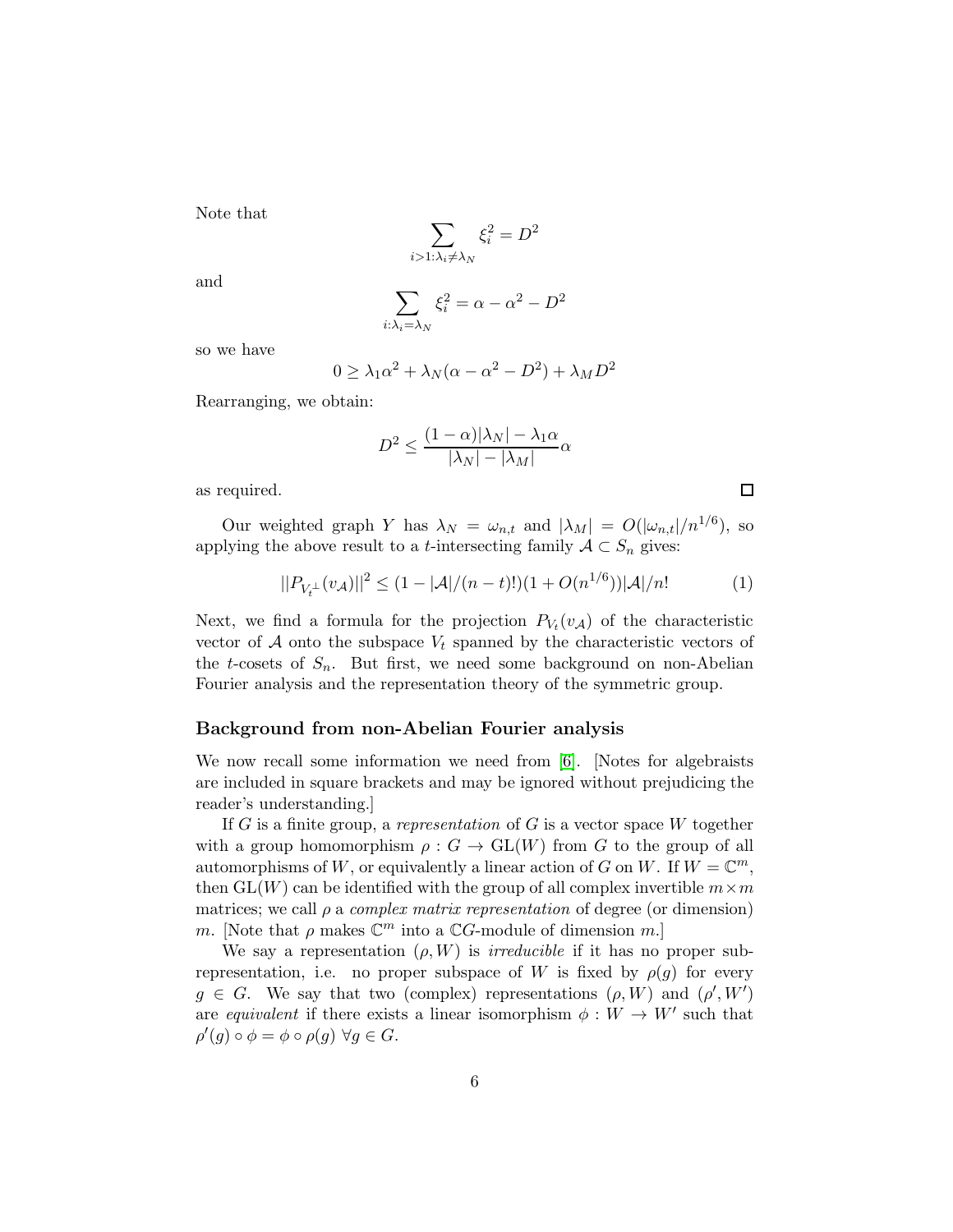For any finite group  $G$ , there are only finitely many equivalence classes of irreducible complex representations of G. Let  $(\rho_1, \rho_2, \ldots, \rho_k)$  be a complete set of pairwise non-equivalent complex irreducible matrix representations of G (i.e. containing one from each equivalence class of complex irreducible representations).

**Definition 1.** The (non-Abelian) Fourier transform of a function  $f : G \to \mathbb{C}$ at the irreducible representation  $\rho_i$  is the matrix

$$
\hat{f}(\rho_i) = \frac{1}{|G|} \sum_{g \in G} f(g) \rho_i(g)
$$

Let  $V_{\rho_i}$  be the subspace of functions whose Fourier transform is concentrated on  $\rho_i$ , i.e. with  $\hat{f}(\rho_j) = 0$  for each  $j \neq i$ . [Identifying the space  $\mathbb{C}[G]$  of all complex-valued functions on G with the group module  $\mathbb{C}[G]$ ,  $V_{\rho_i}$ is the sum of all submodules of the group module isomorphic to the module defined by  $\rho_i$ ; it has dimension  $\dim(V_{\rho_i}) = (\dim(\rho_i))^2$ . The group module decomposes as

$$
\mathbb{C}G = \bigoplus_{i=1}^k V_{\rho_i}
$$

Write Id =  $\sum_{i=1}^{k} e_i$ , where  $e_i \in V_{\rho_i}$  for each  $i \in [k]$ . The  $e_i$ 's are called the *primitive central idempotents* of  $\mathbb{C}G$ ; they are given by the following formula:

$$
e_i = \frac{\dim(\rho_i)}{|G|} \sum_{g \in G} \chi_i(g^{-1})g
$$

They are in the *centre*  $Z(\mathbb{C}G)$  of the group module, and satisfy  $e_ie_j = \delta_{i,j}$ . Note that  $V_{\rho_i}$  is the two-sided ideal of  $\mathbb{C}G$  generated by  $e_i$ . For any  $x \in \mathbb{C}G$ , the unique decomposition of x into elements of the  $V_{\rho_i}$ 's is given by  $x =$  $\sum_{i=1}^k e_i x.$ 

A function  $f: G \to \mathbb{C}$  may be recovered from its Fourier transform using the Fourier Inversion Formula:

$$
f(g) = \sum_{i=1}^{k} \dim(\rho_i) \text{Tr}\left(\hat{f}(\rho_i)\rho_i(g^{-1})\right)
$$

where  $\text{Tr}(M)$  denotes the trace of the matrix M. It follows from this that the projection of f onto  $V_{\rho_i}$  has g-coordinate

$$
P_{V_{\rho_i}}(f)_g = \frac{\dim(\rho_i)}{|G|} \sum_{h \in G} f(h) \text{Tr}(\rho_i(hg^{-1})) = \frac{\dim(\rho_i)}{|G|} \sum_{h \in G} f(h) \chi_{\rho_i}(hg^{-1})
$$

where  $\chi_{\rho_i}(g) = \text{Tr}(\rho_i(g))$  denotes the character of the representation  $\rho_i$ .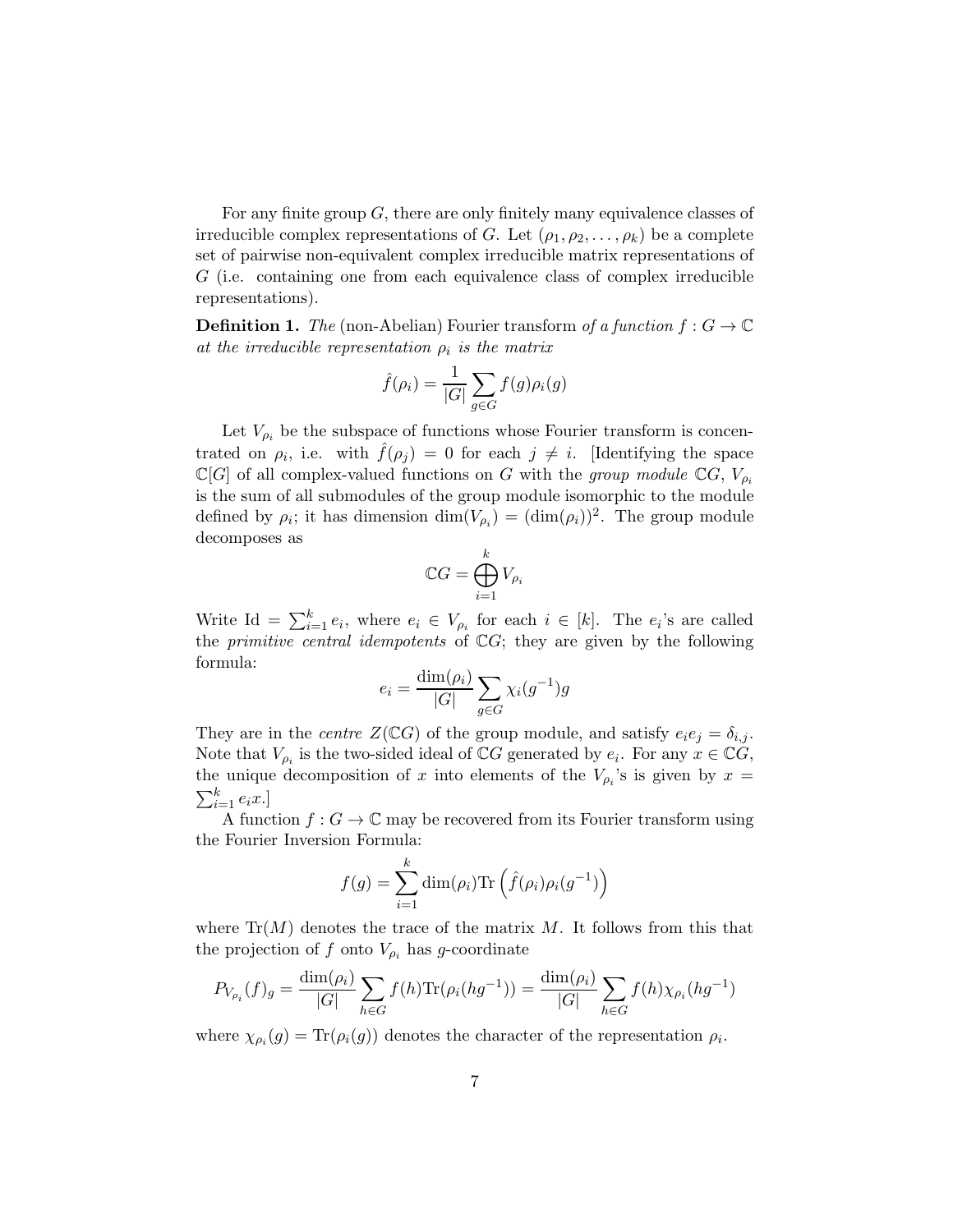### Background on the representation theory of  $S_n$

A partition of n is a non-increasing sequence of positive integers summing  $\sum_{i=1}^{l} \alpha_i = n$ ; we write  $\alpha \vdash n$ . For example,  $(3, 2, 2) \vdash 7$ ; we sometimes use to *n*, i.e. a sequence  $\alpha = (\alpha_1, \ldots, \alpha_k)$  with  $\alpha_1 \geq \alpha_2 \geq \ldots \geq \alpha_l \geq 1$  and the shorthand  $(3, 2, 2) = (3, 2^2)$ .

The cycle-type of a permutation  $\sigma \in S_n$  is the partition of n obtained by expressing  $\sigma$  as a product of disjoint cycles and listing its cycle-lengths in non-increasing order. The conjugacy-classes of  $S_n$  are precisely

$$
\{\sigma \in S_n: \text{ cycle-type}(\sigma) = \alpha\}_{\alpha \vdash n}.
$$

Moreover, there is an explicit 1-1 correspondence between irreducible representations of  $S_n$  (up to isomorphism) and partitions of n, which we now describe.

Let  $\alpha = (\alpha_1, \ldots, \alpha_l)$  be a partition of n. The Young diagram of  $\alpha$  is an array of n dots, or cells, having l left-justified rows where row i contains  $\alpha_i$ dots. For example, the Young diagram of the partition  $(3, 2<sup>2</sup>)$  is

• • • • • • •

If the array contains the numbers  $\{1, 2, \ldots, n\}$  in some order in place of the dots, we call it an  $\alpha$ -tableau; for example,

6 1 7 5 4 3 2

is a  $(3, 2^2)$ -tableau. Two  $\alpha$ -tableaux are said to be *row-equivalent* if for each row, they have the same numbers in that row. If an  $\alpha$ -tableau s has rows  $R_1, \ldots, R_l \subset [n]$  and columns  $C_1, \ldots, C_k \subset [n]$ , we let  $R_s =$  $S_{R_1} \times S_{R_2} \times \ldots \times S_{R_l}$  be the row-stablizer of s and  $C_s = S_{C_1} \times S_{C_2} \times \ldots \times S_{C_k}$ be the column-stabilizer.

An  $\alpha$ -tabloid is an  $\alpha$ -tableau with unordered row entries (or formally, a row-equivalence class of  $\alpha$ -tableaux); given a tableau s, we write [s] for the tabloid it produces. For example, the  $(3, 2<sup>2</sup>)$ -tableau above produces the following  $(3, 2^2)$ -tabloid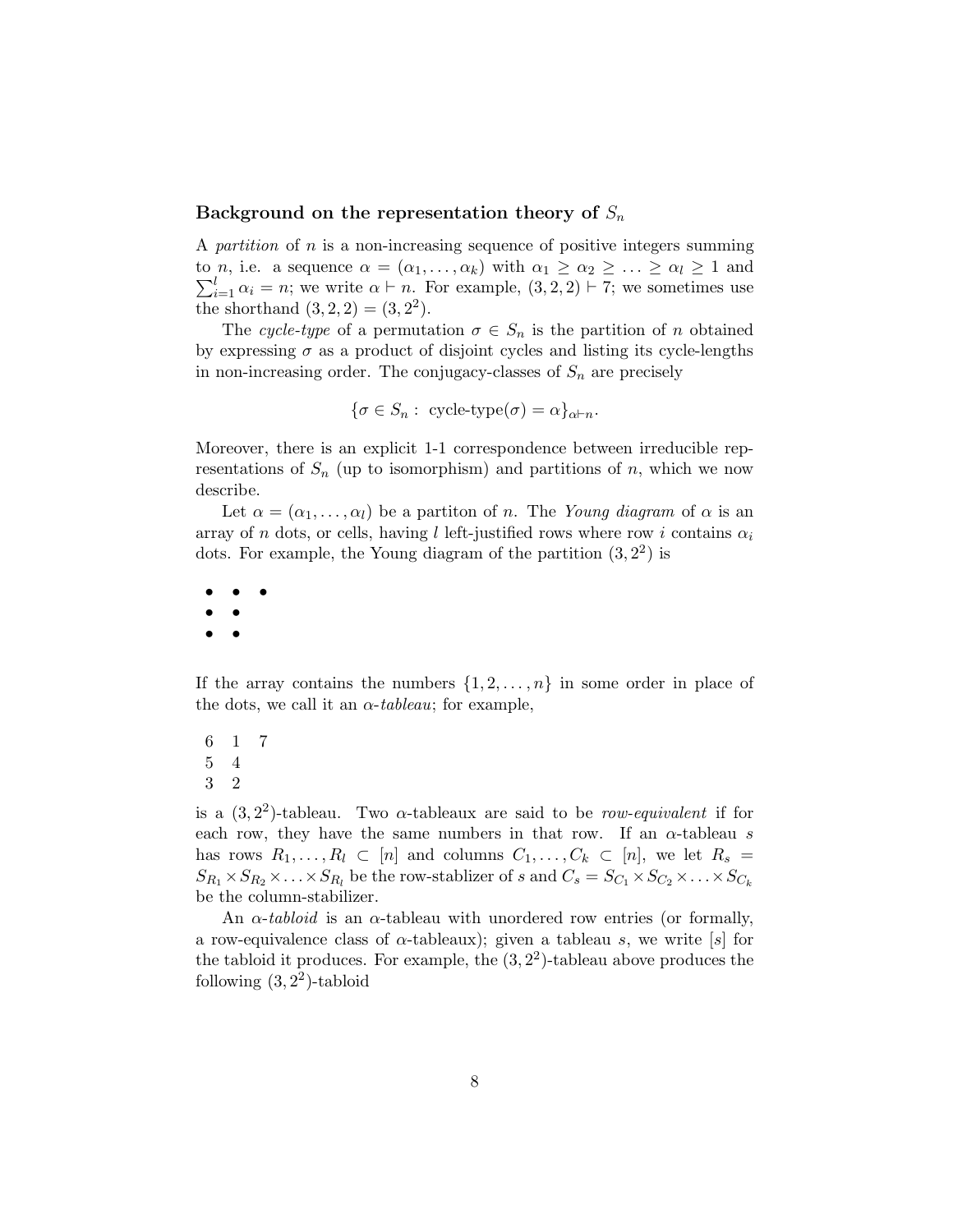| $\{1$ | 6  | 7} |
|-------|----|----|
| $\{4$ | 5} |    |
| $\{2$ | 3} |    |

Consider the natural left action of  $S_n$  on the set  $X^\alpha$  of all  $\alpha$ -tabloids; let  $M^{\alpha} = \mathbb{C}[X^{\alpha}]$  be the corresponding permutation module, i.e. the complex vector space with basis  $X^{\alpha}$  and  $S_n$  action given by extending this action linearly. Given an  $\alpha$ -tableau s, we define the corresponding  $\alpha$ -polytabloid

$$
e_s := \sum_{\pi \in C_s} \epsilon(\pi) \pi[s]
$$

We define the *Specht module*  $S^{\alpha}$  to be the submodule of  $M^{\alpha}$  spanned by the  $\alpha$ -polytabloids:

 $S^{\alpha} = \text{Span}\{e_s : s \text{ is an } \alpha\text{-tableau}\}.$ 

A central observation in the representation theory of  $S_n$  is that the Specht modules are a complete set of pairwise non-isomorphic, irreducible representations of  $S_n$ . Hence, any irreducible representation  $\rho$  of  $S_n$  is isomorphic to some  $S^{\alpha}$ . For example,  $S^{(n)} = M^{(n)}$  is the trivial representation;  $M^{(1^n)}$ is the left-regular representation, and  $S^{(1^n)}$  is the sign representation S.

We say that a tableau is *standard* if the numbers strictly increase along each row and down each column. It turns out that for any partition  $\alpha$  of n,

 $\{e_t : t \text{ is a standard } \alpha\text{-tableau}\}\$ 

is a basis for the Specht module  $S^{\alpha}$ .

Given a partition  $\alpha$  of n, for each cell  $(i, j)$  in its Young diagram, we define the 'hook-length'  $(h_{i,j}^{\alpha})$  to be the number of cells in its 'hook' (the set of cells in the same row to the right of it or in the same column below it, including itself) — for example, the hook-lengths of  $(3, 2^2)$  are as follows:

5 4 1 3 2 2 1

The dimension  $f^{\alpha}$  of the Specht module  $S^{\alpha}$  is given by the following formula

$$
f^{\alpha} = n! / \prod \text{(hook lengths of } [\alpha])
$$
 (2)

From now on we will write  $\alpha$  for the equivalence class of the irreducible representation  $S^{\alpha}$ ,  $\chi_{\alpha}$  for the irreducible character  $\chi_{S^{\alpha}}$ , and  $\xi_{\alpha}$  for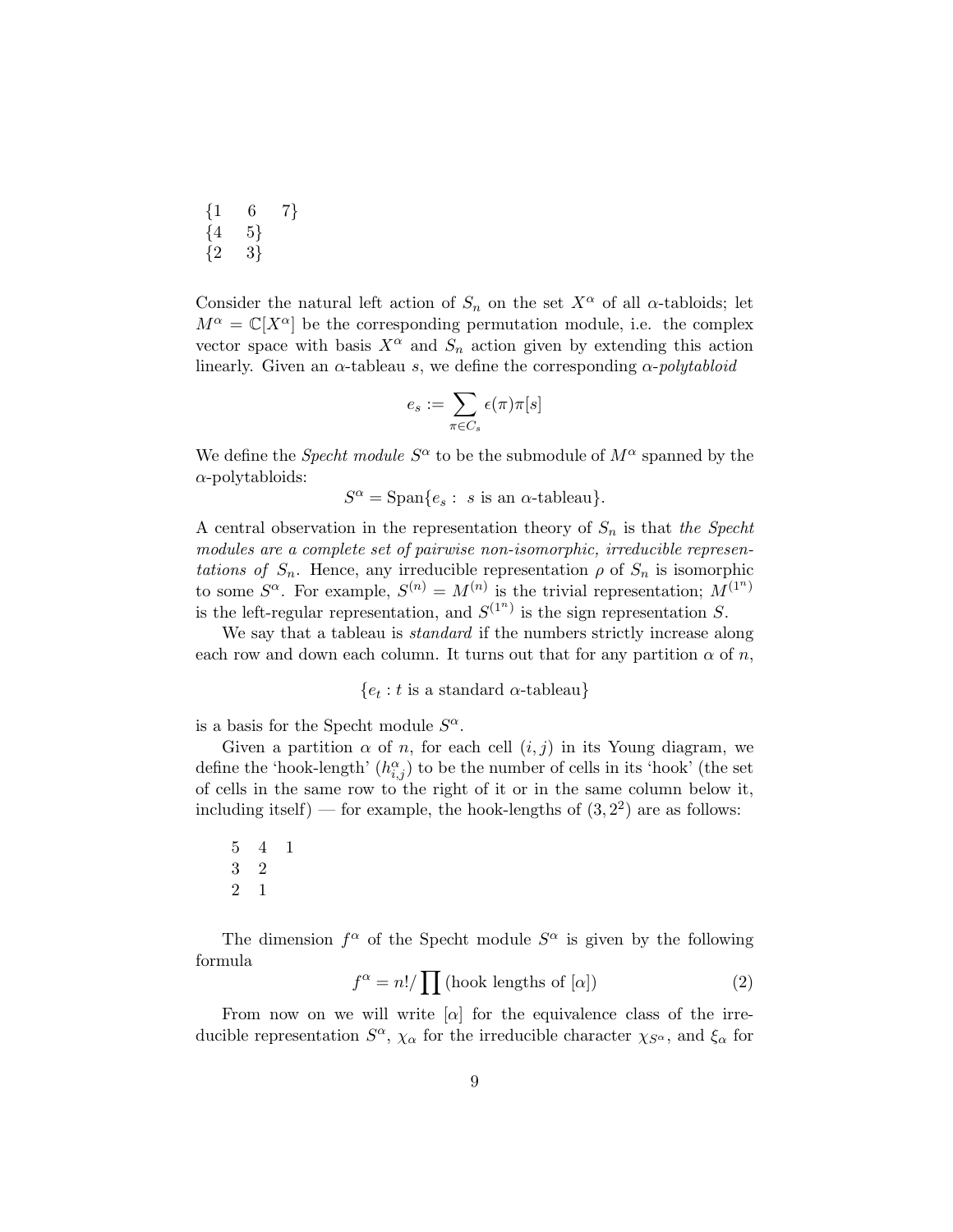the character of the permutation representation  $M^{\alpha}$ . Notice that the set of  $\alpha$ -tabloids form a basis for  $M^{\alpha}$ , and therefore  $\xi_{\alpha}(\sigma)$ , the trace of the corresponding permutation representation at  $\sigma$ , is precisely the number of α-tabloids fixed by  $\sigma$ .

We now explain how the permutation modules  $M^{\beta}$  decompose into irreducibles.

**Definition 2.** Let  $\alpha, \beta$  be partitions of n. A generalized  $\alpha$ -tableau is produced by replacing each dot in the Young diagram of  $\alpha$  with a number between 1 and n; if a generalized  $\alpha$ -tableau has  $\beta_i$  i's  $(1 \leq i \leq n)$  it is said to have content  $\beta$ . A generalized  $\alpha$ -tableau is said to be semistandard if the numbers are non-decreasing along each row and strictly increasing down each column.

**Definition 3.** Let  $\alpha, \beta$  be partitions of n. The Kostka number  $K_{\alpha,\beta}$  is the number of semistandard generalized  $\alpha$ -tableaux with content  $\beta$ .

Young's Rule states that for any partition  $\beta$  of n, the permutation module  $M^{\beta}$  decomposes into irreducibles as follows:

$$
M^{\beta} \cong \oplus_{\alpha \vdash n} K_{\alpha,\beta} S^{\alpha}
$$

For example,  $M^{(n-1,1)}$ , which corresponds to the natural permutation action of  $S_n$  on  $[n]$ , decomposes as

$$
M^{(n-1,1)} \cong S^{(n-1,1)} \oplus S^{(n)}
$$

and therefore

$$
\xi_{(n-1,1)} = \chi_{(n-1,1)} + 1
$$

Let  $V_{\alpha}$  be the subspace of  $\mathbb{C}[S_n]$  consisting of functions whose Fourier transform is concentrated on  $[\alpha]$ ; equivalently,  $V_{\alpha}$  is the sum of all submodules of  $\mathbb{C}S_n$  isomorphic to the Specht module  $S^{\alpha}$ .

We call a partition of n (or an irreducible representation of  $S_n$ ) 'fat' if its Young diagram has first row of length at least  $n - t$ . Let  $\mathcal{F}_{n,t}$  denote the set of all fat partitions of n; note that for  $n \geq 2t$ ,

$$
|\mathcal{F}_{n,t}| = \sum_{s=0}^{t} p(s)
$$

where  $p(s)$  denotes the number of partitions of s. This grows very rapidly with  $t$ , but (as will be crucial for our stability analysis) it is independent of n for  $n \geq 2t$ . Note that  $\{[\alpha] : \alpha \text{ is fat}\}\$ are precisely the irreducible constituents of the permutation module  $M^{(n-t,1^t)}$  corresponding to the action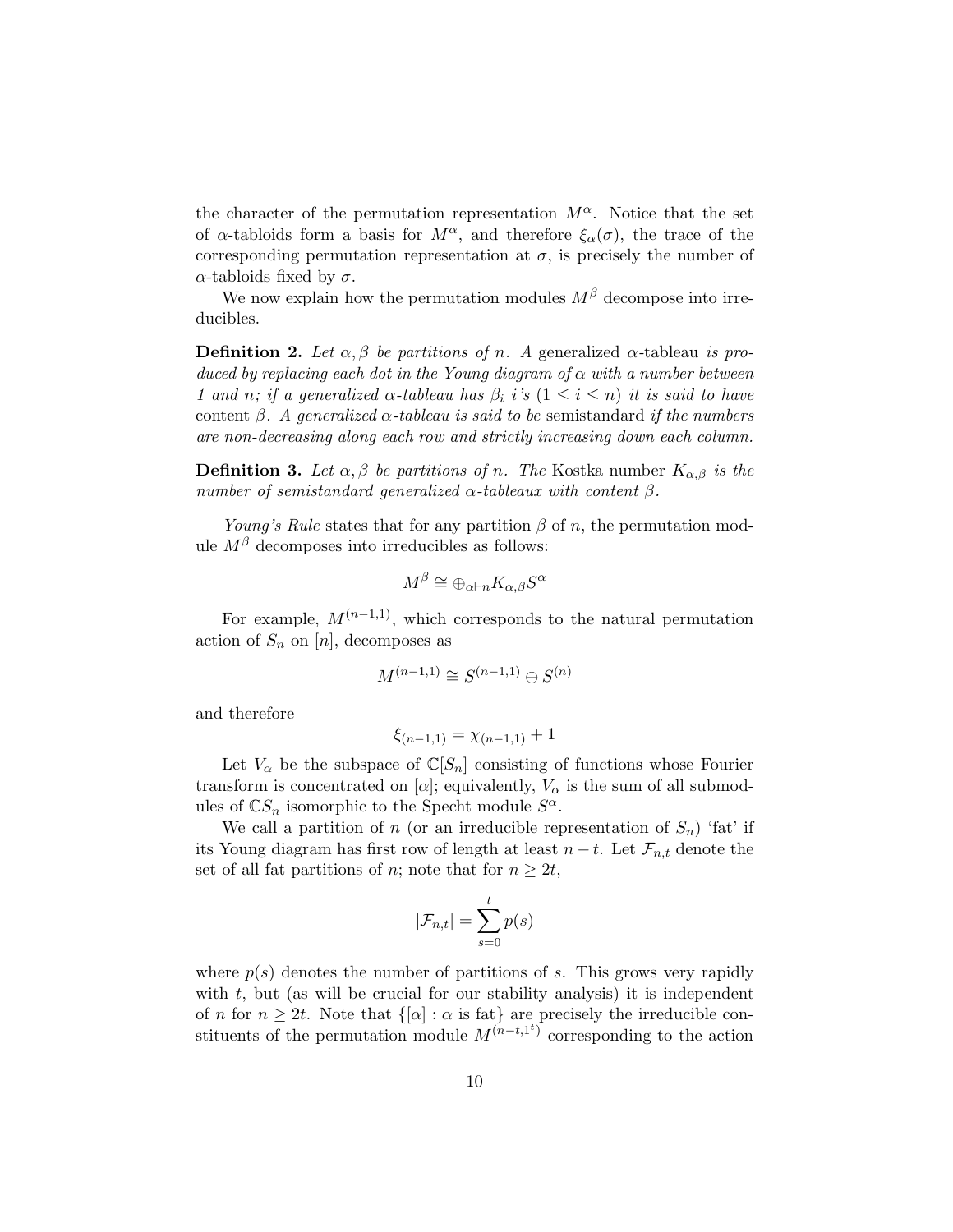of  $S_n$  on t-tuples of distinct numbers, since  $K_{\alpha,(n-t,1^t)} \geq 1$  iff there exists a semistandard generalized  $\alpha$ -tableau of content  $(n-t, 1^t)$ , i.e. iff  $\alpha_1 \geq n-t$ .

Recall from  $[6]$  that  $V_t$  is the subspace of functions whose Fourier transform is concentrated on the 'fat' irreducible representations of  $S_n$ ; equivalently,

$$
V_t = \bigoplus_{\text{fat }\alpha} V_\alpha \tag{3}
$$

The projection of  $u \in \mathbb{C}[S_n]$  onto  $V_\alpha$  has  $\sigma$ -coordinate

$$
P_{V_{\alpha}}(u)_{\sigma} = \frac{f^{\alpha}}{n!} \sum_{\pi \in S_n} u(\pi) \chi_{\alpha}(\pi \sigma^{-1})
$$

and therefore the projection of u onto  $V_t$  has  $\sigma$ -coordinate

<span id="page-10-2"></span>
$$
P_{V_t}(u)_{\sigma} = \frac{1}{n!} \sum_{\text{fat } \alpha} f^{\alpha} \sum_{\pi \in S_n} u(\pi) \chi_{\alpha}(\pi \sigma^{-1})
$$
(4)

## 3 Stability

We are now in a position to prove our rough stability result:

<span id="page-10-0"></span>**Theorem 6.** Let  $t \in \mathbb{N}, c > 0$  be fixed. If  $A \subset S_n$  is a t-intersecting family with  $|\mathcal{A}| \geq c(n-t)!$ , then there exists a t-coset C such that  $|\mathcal{A} \setminus \mathcal{C}| \leq$  $O((n-t-1)!).$ 

In other words, if  $A \subset S_n$  is a *t*-intersecting family of size at least a constant proportion of the maximum possible size  $(n - t)!$ , then there is some t-coset containing all but at most a  $O(1/n)$ -fraction of A.

To prove this, we will first prove the following weaker statement:

<span id="page-10-1"></span>**Lemma 7.** Let  $t \in \mathbb{N}, c > 0$  be fixed. If  $\mathcal{A} \subset S_n$  is a t-intersecting family of size at least  $c(n-t)!$ , then there exist i and j such that all but at most  $O((n-t-1)!)$  permutations in A map i to j.

In other words, a large *t*-intersecting family is almost contained within a 1-coset. Theorem [6](#page-10-0) will follow easily from this by an inductive argument. Given distinct  $i_1, \ldots, i_l$  and distinct  $j_1, \ldots, j_l$ , we will write

$$
\mathcal{A}_{i_1\mapsto j_1,i_2\mapsto j_2,\dots,i_l\mapsto j_l}:=\{\sigma\in\mathcal{A}:\sigma(i_k)=j_k\ \forall k\in[l]\}
$$

To prove Lemma [7,](#page-10-1) we will first observe from [\(1\)](#page-5-0) that if  $A \subset S_n$  is a t-intersecting family of size at least  $c(n - t)!$  then the characteristic vector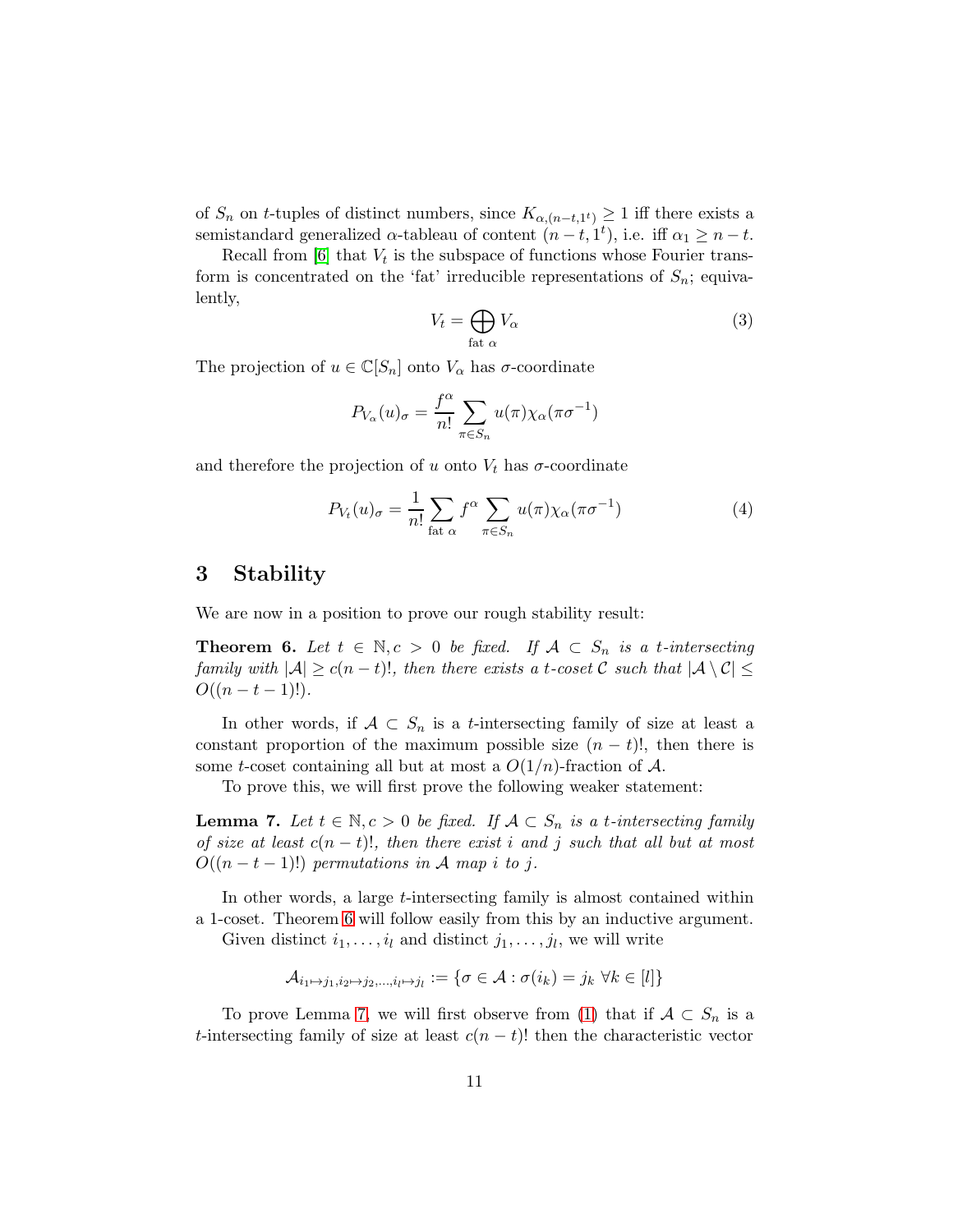$v_A$  of A is close to the subspace  $V_t$  spanned by the characteristic vectors of the t-cosets. We will use this, combined with representation-theoretic arguments, to show that there exists some *t*-coset  $C_0$  such that

$$
|\mathcal{A} \cap \mathcal{C}_0| \ge \omega((n-2t)!)
$$

—without loss of generality,  $C_0 = \{ \sigma \in S_n : \sigma(1) = 1, \ldots, \sigma(t) = t \}$ , so

$$
|\mathcal{A}_{1\mapsto 1,2\mapsto 2,\dots,t\mapsto t}| \ge \omega((n-2t)!)
$$

Note that the average size of the intersection of  $A$  with a t-coset is

$$
|\mathcal{A}|/n(n-1)\dots(n-t+1)=\Theta((n-2t)!)
$$

We only know that  $A \cap C_0$  has size  $\omega$  of the average size. This statement would at first seem to weak to help us. However, for any distinct  $j_1 \neq 1, j_2 \neq \emptyset$ 2, ..., and  $j_t \neq t$ , the pair of families

$$
\mathcal{A}_{1\mapsto 1,2\mapsto 2,...,t\mapsto t},\quad \mathcal{A}_{1\mapsto j_1,2\mapsto j_2,...,t\mapsto j_t}
$$

is t-cross-intersecting, so we may compare their sizes. In detail, we will deduce from Theorem [4](#page-3-1) that

$$
|\mathcal{A}_{1\mapsto 1,2\mapsto 2,\dots,t\mapsto t}| |\mathcal{A}_{1\mapsto j_1,2\mapsto j_2,\dots,t\mapsto j_t}| \le ((n-2t)!)^2
$$

giving  $|\mathcal{A}_{1\mapsto j_1,\dots,t\mapsto j_t}| \leq o((n-2t)!)$ . Summing over all choices of  $j_1,\dots,j_t$ will show that all but at most  $o((n-t)!)$  permutations in A fix some point of  $[t]$ , enabling us to complete the proof.

### Proof of Lemma [7:](#page-10-1)

Let  $A \subset S_n$  be a t-intersecting family of size at least  $c(n-t)!$ ; write  $\delta = 1 - c < 1$ . From [\(1\)](#page-5-0), we know that the Euclidean distance from  $v_{\mathcal{A}}$ to  $V_t$  is small:

$$
||P_{V_t^{\perp}}(v_{\mathcal{A}})||^2 \le \delta(1 + O(n^{1/6}))|\mathcal{A}|/n!
$$

From [\(4\)](#page-10-2), the projection of  $v_A$  onto  $V_t$  has  $\sigma$ -coordinate:

$$
P_{V_t}(v_{\mathcal{A}})_{\sigma} = \frac{1}{n!} \sum_{\text{fat } \alpha} f^{\alpha} \sum_{\pi \in \mathcal{A}} \chi_{\alpha}(\pi \sigma^{-1})
$$

Write  $P_{\sigma} = P_{V_t}(v_{\mathcal{A}})_{\sigma}$ ; then

$$
\frac{1}{n!} \left( \sum_{\sigma \in \mathcal{A}} (1 - P_{\sigma})^2 + \sum_{\sigma \notin \mathcal{A}} P_{\sigma}^2 \right) \le \delta (1 + O(1/n^{1/6})) |\mathcal{A}| / n!
$$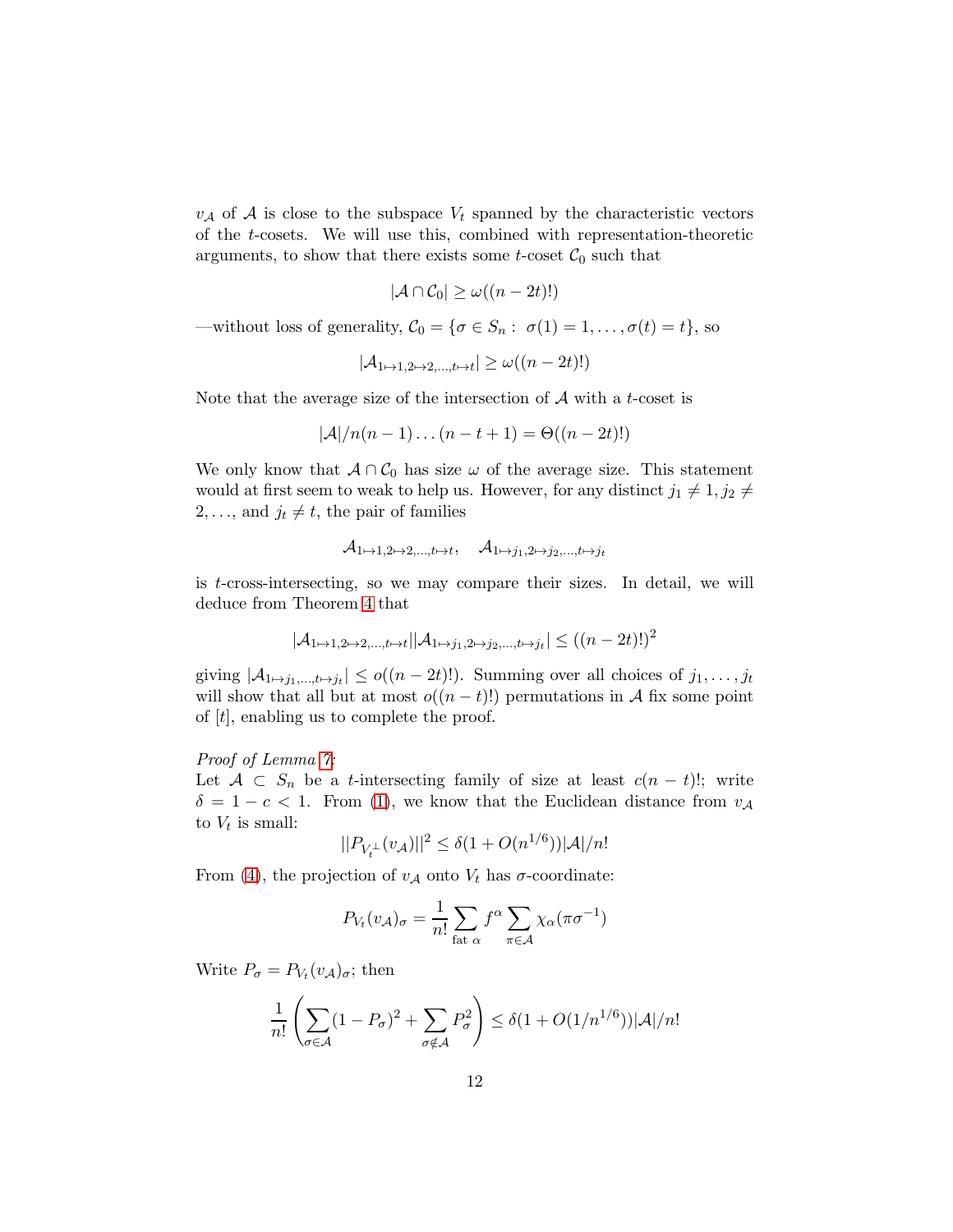i.e.

$$
\sum_{\sigma \in \mathcal{A}} (1 - P_{\sigma})^2 + \sum_{\sigma \notin \mathcal{A}} P_{\sigma}^2 \le \delta (1 + O(1/n^{1/6})) |\mathcal{A}|
$$

Choose  $C > 0$ :  $|\mathcal{A}|(1 - 1/n)\delta(1 + C/n^{1/6}) \ge$  RHS; then the subset

$$
\mathcal{S} := \{ \sigma \in \mathcal{A} : (1 - P_{\sigma})^2 < \delta (1 + C/n^{1/6}) \}
$$

has size at least  $|\mathcal{A}|/n$ . Similarly,  $P^2_{\sigma} < 2\delta/n$  for all but at most

$$
n|\mathcal{A}|(1+O(1/n))/2
$$

permutations  $\sigma \notin A$ . Provided n is sufficiently large,  $|A| \leq (n-t)!$ , and therefore the subset  $\mathcal{T} = {\sigma \notin \mathcal{A} : P^2_{\sigma} < 2\delta/n}$  has size

$$
|\mathcal{T}| \ge n! - (n-t)! - n(n-t)!(1+O(1/n))/2
$$

The permutations  $\sigma \in \mathcal{S}$  have  $P_{\sigma}$  close to 1; the permutations  $\pi \in \mathcal{T}$  have  $P_{\pi}$  close to 0. Using only our lower bounds on the sizes of S and T, we may prove the following:

*Claim:* There exist permutations  $\sigma \in \mathcal{S}$ ,  $\pi \in \mathcal{T}$  such that  $\sigma^{-1}\pi$  is a product of at most  $h = h(n)$  transpositions, where  $h = \sqrt{2(t+2)(n-1)\log n}$ .

Proof of Claim: Define the transposition graph H to be the Cayley graph on  $S_n$  generated by the transpositions, i.e.  $V(H) = S_n$  and  $\sigma \pi \in E(H)$  iff  $\sigma^{-1}\pi$  is a transposition. We use the following isoperimetric inequality for H, essentially the martingale inequality of Maurey:

**Theorem 8.** Let  $X \subset V(H)$  with  $|X| \ge \gamma n!$  where  $0 < \gamma < 1$ . Then for any  $h \ge h_0 := \sqrt{\frac{1}{2}(n-1)\log \frac{1}{\gamma}}$ ,

$$
|N_h(X)| \ge \left(1 - e^{-\frac{2(h - h_0)^2}{n - 1}}\right) n!
$$

For a proof, see for example [\[10\]](#page-27-4). Applying this to the set  $S$ , which has  $|S| \ge (1 - \delta)(n - t)!/n \ge \frac{n!}{n^{t+2}}$  (provided *n* is sufficiently large), with  $\gamma =$  $1/n^{t+2}$ ,  $h = 2h_0$ , gives  $|N_h(\mathcal{S})| \ge (1 - n^{-(t+2)})n!$ , so certainly  $N_h(\mathcal{S}) \cap \mathcal{T} \neq \emptyset$ , proving the claim.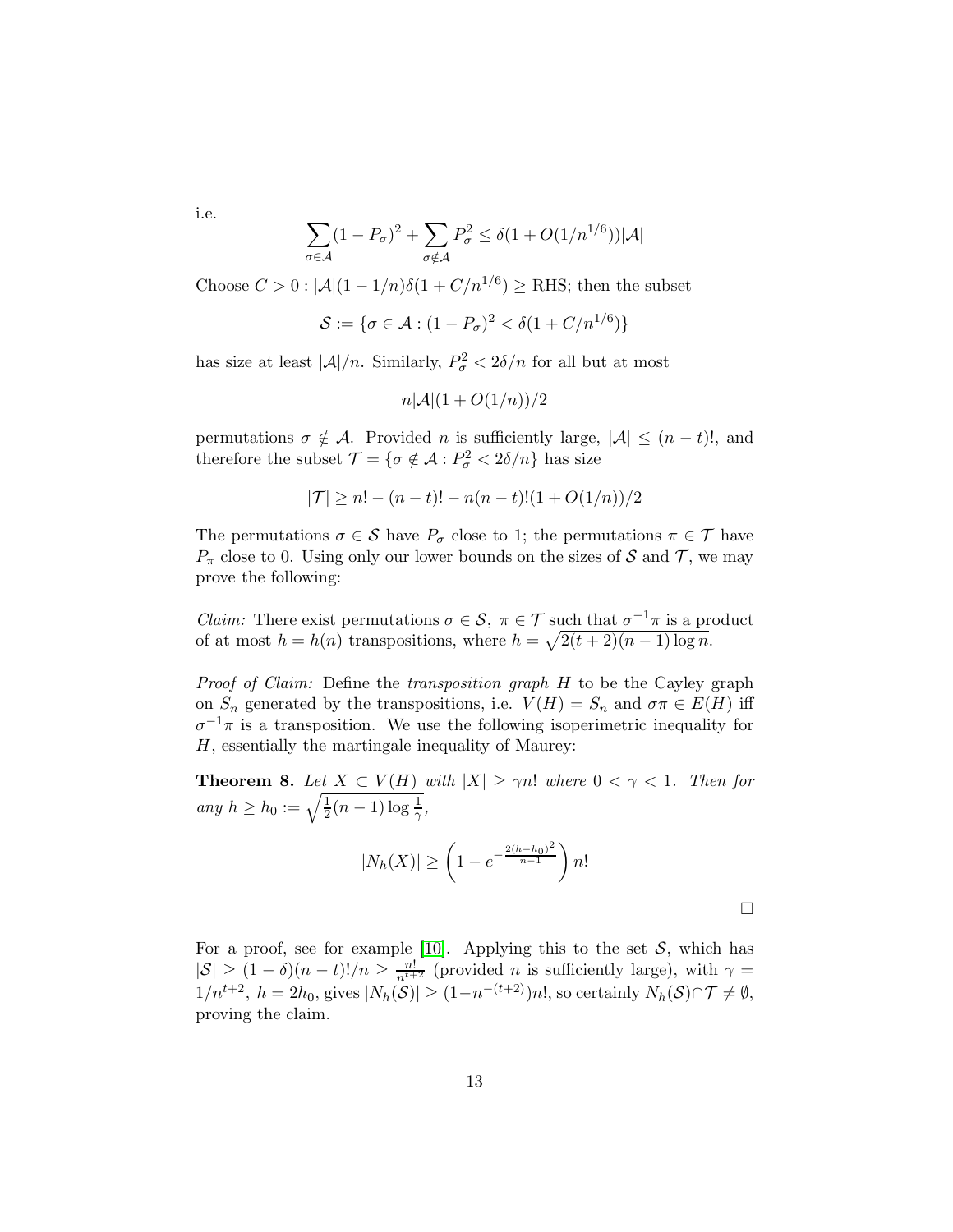We now have two permutations  $\sigma \in \mathcal{A}$ ,  $\pi \notin \mathcal{A}$  which are 'close' to one another in H (differing in only  $O(\sqrt{n \log n})$  transpositions) such that

$$
P_{\sigma} > 1 - \sqrt{\delta(1 + C/n^{1/6})}, \quad P_{\pi} < \sqrt{2\delta/n}
$$

and therefore

$$
P_{\sigma} - P_{\pi} > 1 - \sqrt{\delta} - O(1/n^{1/12})
$$

Hence, by averaging, there exist two permutations  $\rho, \tau$  that differ by just one transposition and satisfy

$$
P_{\rho} - P_{\tau} > (1 - \sqrt{\delta} - O(1/n^{1/12})) / h \ge \frac{1 - \sqrt{\delta} - O(1/n^{1/12})}{\sqrt{2(t+2)n \log n}}
$$

i.e.

$$
\sum_{\alpha \in \mathcal{F}_{n,t}} \frac{f^{\alpha}}{n!} \left( \sum_{\pi \in \mathcal{A}} \chi_{\alpha}(\pi \rho^{-1}) - \sum_{\pi \in \mathcal{A}} \chi_{\alpha}(\pi \tau^{-1}) \right) \ge \frac{1 - \sqrt{\delta} - O(1/n^{1/12})}{\sqrt{2(t+2)n \log n}}
$$

By double translation, we may assume without loss of generality that  $\rho = Id$ ,  $\tau = (1 2)$ . So we have:

$$
\sum_{\alpha \in \mathcal{F}_{n,t}} \frac{f^{\alpha}}{n!} \left( \sum_{\pi \in \mathcal{A}} \chi_{\alpha}(\pi) - \sum_{\pi \in \mathcal{A}} \chi_{\alpha}(\pi(1\ 2)) \right) \ge \frac{1 - \sqrt{\delta} - O(1/n^{1/12})}{\sqrt{2(t+2)n \log n}}
$$

The above sum is over  $|\mathcal{F}_{n,t}| = \sum_{s=0}^{t} p(s)$  partitions  $\alpha$  of n; this grows very rapidly with t, but is independent of n for  $n \geq 2t$ . By averaging, there exists some  $\alpha \in \mathcal{F}_{n,t}$  such that

$$
\frac{f^{\alpha}}{n!} \left( \sum_{\pi \in \mathcal{A}} \chi_{\alpha}(\pi) - \sum_{\pi \in \mathcal{A}} \chi_{\alpha}(\pi(1\ 2)) \right) \geq \frac{1 - \sqrt{\delta} - O(1/n^{1/12})}{\sqrt{2(t+2)n \log n} \sum_{s=0}^{t} p(s)} = \Omega(1/\sqrt{n \log n})
$$

Recall that the 'fat' irreducible representations  $\{[\alpha] : \alpha \in \mathcal{F}_{n,t}\}$  are precisely the irreducible constituents of  $M^{(n-t,1<sup>t</sup>)}$ , so very crudely, for each fat  $\alpha$ ,

$$
f^{\alpha} \le \dim(M^{(n-t,1^t)}) = n(n-1)...(n-t+1)
$$

Hence,

$$
\sum_{\pi \in \mathcal{A}} \chi_{\alpha}(\pi) - \sum_{\pi \in \mathcal{A}} \chi_{\alpha}(\pi(1\ 2)) \ge \Omega(1/\sqrt{n \log n})(n-t)!
$$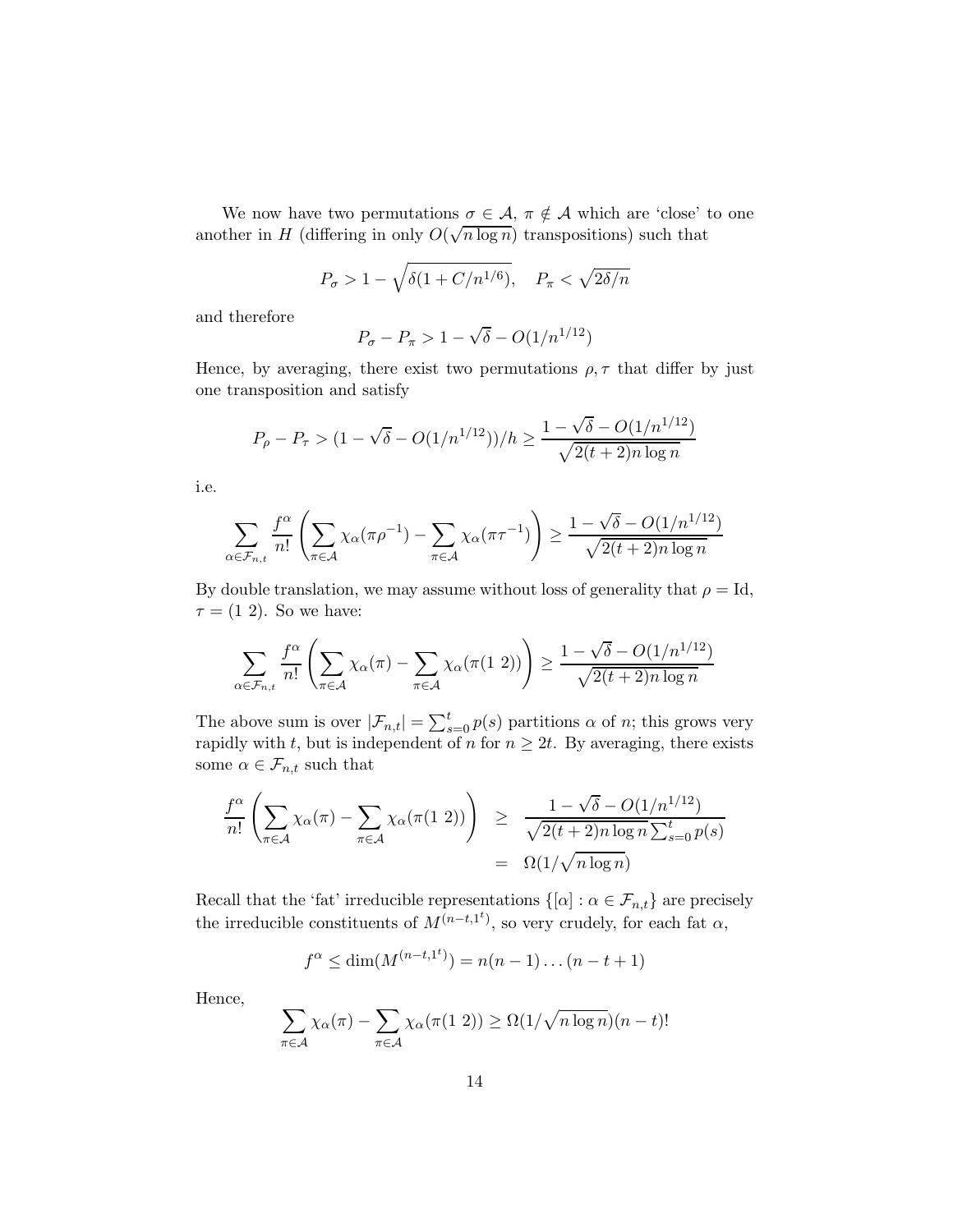But for any  $\alpha \in \mathcal{F}_{n,t}$ , we may express the irreducible character  $\chi_{\alpha}$  as a linear combination of permutation characters  $\xi_{\beta} : \beta \in \mathcal{F}_{n,t}$  using the following 'determinantal formula' (see [\[8\]](#page-27-5)). For any partition  $\alpha$  of n,

$$
\chi_{\alpha} = \sum_{\pi \in S_n} \epsilon(\pi) \xi_{\alpha - \mathrm{id} + \pi}
$$

Here, for  $\alpha = (\alpha_1, \ldots, \alpha_l) \vdash n$ , we set  $\alpha_i = 0$   $(l < i \leq n)$ , we think of  $\alpha$ , id and  $\pi$  as sequences of length n, and we define addition and subtraction of these sequences pointwise. In general,

$$
\alpha - id + \pi = (\alpha_1 - 1 + \pi(1), \alpha_2 - 2 + \pi(2), \dots, \alpha_n - n + \pi(n))
$$

will be a sequence of n integers with sum n, i.e. a composition of n. If  $\lambda$  is a composition of n with all its terms non-negative, then let  $\lambda$  be the partition of n produced by ordering the terms of  $\lambda$  in non-increasing order, and define  $\xi_{\lambda} = \xi_{\overline{\lambda}}$ ; if  $\lambda$  has a negative term, we define  $\xi_{\lambda} = 0$ . If  $\alpha \in \mathcal{F}_{n,t}$ , then as  $\alpha_1 \geq n-t$ , any composition occurring in the above sum has first term at least  $n - t$ , and therefore  $\xi_{\beta}$  can only occur in the above sum if  $\beta \in \mathcal{F}_{n,t}$ . Observe further that since  $\alpha$  has at most  $t + 1$  non-zero parts,  $\alpha_i = 0$  for every  $i > t + 1$ , and therefore any permutation  $\pi \in S_n$  with  $\xi_{\alpha-i}$  +  $\pi \neq 0$ must have  $\pi(i) \geq i$  for every  $i > t + 1$ , so must fix  $t + 2, t + 3, \ldots$ , and n. Therefore, the above sum is only over  $\pi \in S_{\{1,\dots,t+1\}}$ , i.e.

$$
\chi_{\alpha} = \sum_{\pi \in S_{t+1}} \epsilon(\pi) \xi_{\alpha - \mathrm{id} + \pi} \ \forall \alpha \in \mathcal{F}_{n,t}
$$

Therefore,  $\chi_{\alpha}$  is a ( $\pm 1$ )-linear combination of at most  $(t + 1)!$  permutation characters  $\xi_{\beta}$  ( $\beta \in \mathcal{F}_{n,t}$ ), possibly with repeats. Hence, by averaging, there exists some  $\beta \in \mathcal{F}_{n,t}$  such that

$$
\left| \sum_{\pi \in \mathcal{A}} \xi_{\beta}(\pi) - \sum_{\pi \in \mathcal{A}} \xi_{\beta}(\pi(1\ 2)) \right| \geq \Omega(1/\sqrt{n \log n}) \frac{(n-t)!}{(t+1)!}
$$
  
=  $\Omega(1/\sqrt{n \log n})(n-t)!$ 

Without loss of generality, we may assume that the above quantity is positive, i.e.

$$
\sum_{\pi \in \mathcal{A}} \xi_{\beta}(\pi) - \sum_{\pi \in \mathcal{A}} \xi_{\beta}(\pi(1\ 2)) \ge \Omega(1/\sqrt{n \log n})(n-t)!
$$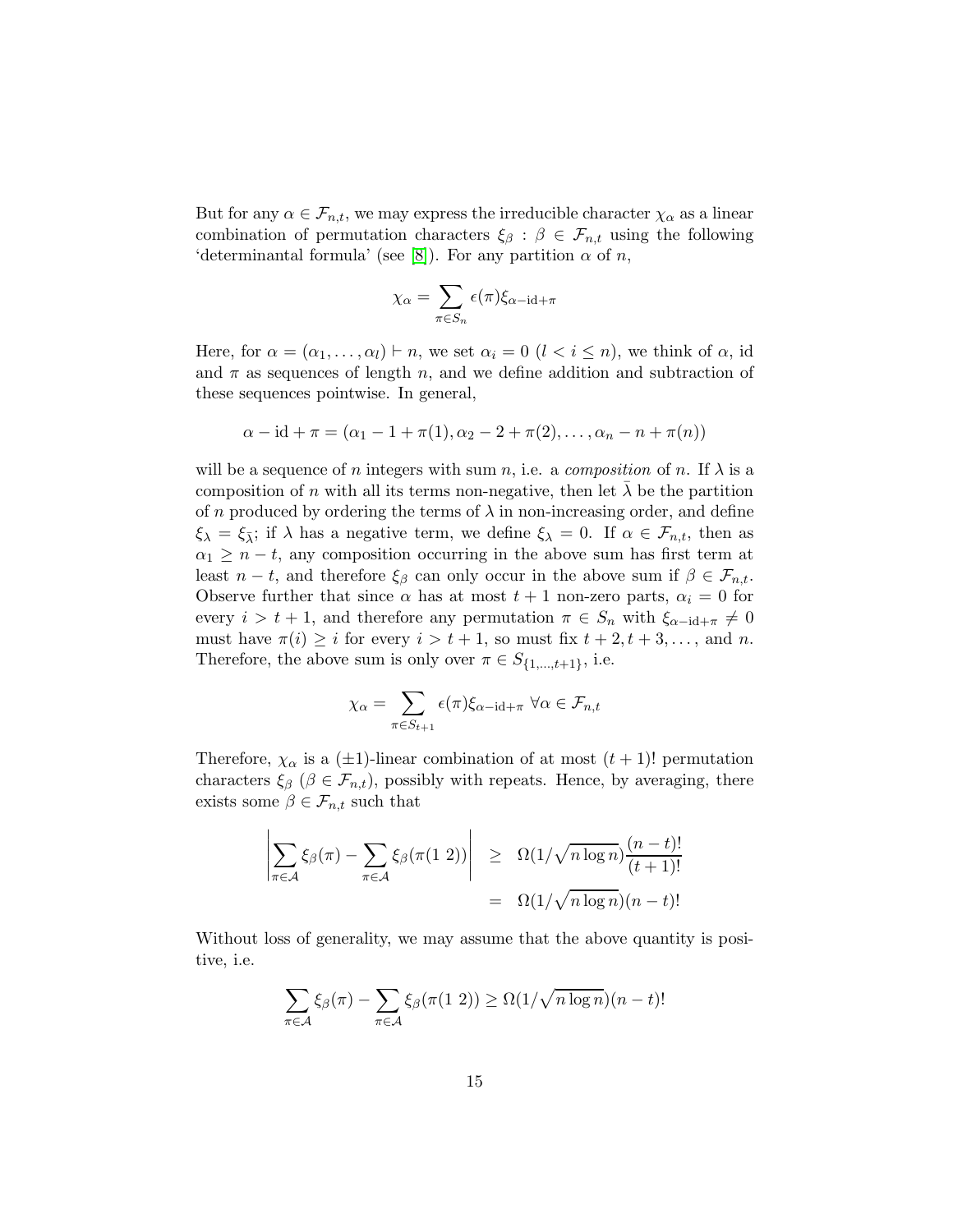Let  $\mathbb{T}_{\beta}$  be the set of  $\beta$ -tabloids; the LHS is then

$$
\#\{(T,\pi): T \in \mathbb{T}_{\beta}, \pi \in \mathcal{A}, \pi(T) = T\}
$$
  
- 
$$
\#\{(T,\pi): T \in \mathbb{T}_{\beta}, \pi \in \mathcal{A}, \pi(1\ 2)(T) = T\}
$$

Interchanging the order of summation, this equals

$$
\sum_{T \in \mathbb{T}_{\beta}} (\#\{\pi \in \mathcal{A} : \pi(T) = T\} - \#\{\pi \in \mathcal{A} : \pi(1\ 2)(T) = T\})
$$

The above summand is zero for all  $\beta$ -tabloids T with 1 and 2 in the first row of T (as then  $(1\ 2)T = T$ ). Write  $\beta = (n - s, \beta_2, \dots, \beta_l)$ , where  $0 \le s \le t$ . The number of  $\beta$ -tabloids with 1 not in the first row is

$$
s(n-1)(n-2)...(n-s+1)/\prod_{i=2}^{l} \beta_i!
$$

and therefore the number of  $\beta$ -tabloids with 1 or 2 below the first row is at most

$$
2s(n-1)(n-2)\dots(n-s+1)/\prod_{i=2}^{l} \beta_i! \leq 2t(n-1)(n-2)\dots(n-s+1)
$$
  
= 
$$
\frac{2t(n-1)!}{(n-s)!}
$$

Hence by averaging, for one such  $\beta$ -tabloid T,

$$
\#\{\pi \in \mathcal{A} : \pi(T) = T\} - \#\{\pi \in \mathcal{A} : \pi(1\ 2)(T) = T\}
$$

$$
\geq \Omega(1/\sqrt{n \log n}) \frac{(n-s)!}{2t(n-1)!} (n-t)!
$$

and therefore the number of permutations in  $A$  fixing  $T$  satisfies

$$
\#\{\pi \in \mathcal{A} : \pi(T) = T\} \ge \Omega(1/\sqrt{n \log n}) \frac{(n-s)!}{2t(n-1)!} (n-t)!
$$

Without loss of generality, we may assume that the first row of  $T$  consists of the numbers  $\{s+1,\ldots,n\}$ . There are  $\beta_2!\beta_3!\ldots\beta_l! \leq s! \leq t!$  permutations of [s] fixing the  $2<sup>nd</sup>, 3<sup>rd</sup>, \ldots$ , and  $l<sup>th</sup>$  rows of T; any permutation fixing T must agree with one of these permutations on  $[s]$ . Hence, there exists a permutation  $\rho$  of [s] such that at least

$$
\Omega(1/\sqrt{n\log n})\frac{(n-s)!(n-t)!}{2t(n-1)!t!}
$$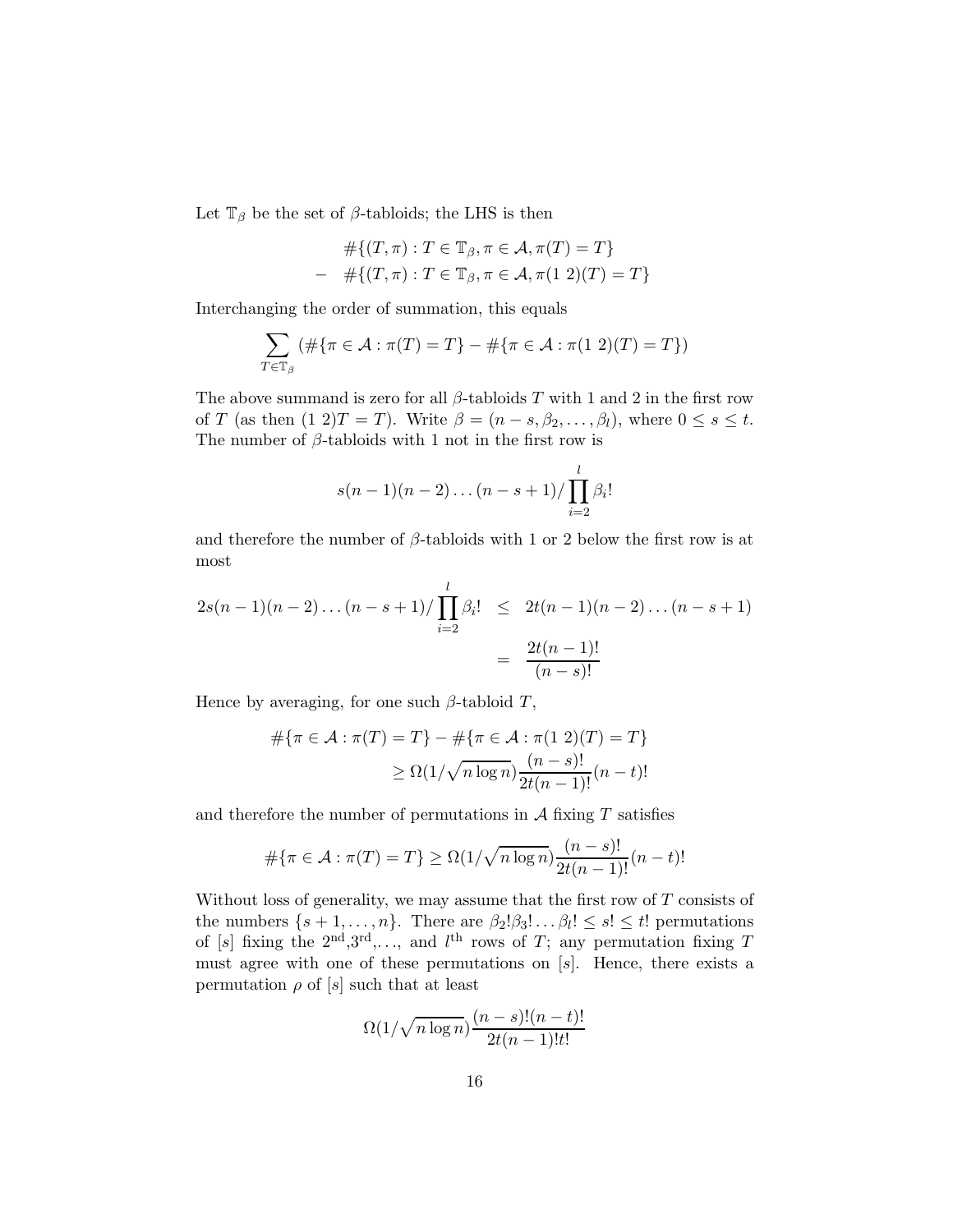permutations in A agree with  $\rho$  on [s]. Without loss of generality, we may assume that  $\rho = \text{Id}_{[s]}$ , so the number of permutations in  $\mathcal A$  fixing  $[s]$  pointwise satisfies

$$
|\mathcal{A}_{1\mapsto 1,\dots,s\mapsto s}| \ge \Omega(1/\sqrt{n \log n}) \frac{(n-s)!(n-t)!}{2t(n-1)!t!}
$$
  
=  $\Omega(1/\sqrt{n \log n}) \frac{(n-s)!(n-t)!}{(n-1)!}$ 

We may write  $A_{1\mapsto 1,\dots,s\mapsto s}$  as a disjoint union

$$
\mathcal{A}_{1\mapsto 1,\dots,s\mapsto s} = \bigcup_{j_{s+1},\dots,j_t>s \text{ distinct}} \mathcal{A}_{1\mapsto 1\dots,s\mapsto s,s+1\mapsto j_{s+1},\dots,t\mapsto j_t}
$$

and there are  $(n-s)(n-s-1)...(n-t+1)$  choices of  $j_{s+1},...,j_t$ , so by averaging, there exists a choice such that

$$
|\mathcal{A}_{1\mapsto 1\dots,s\mapsto s,s+1\mapsto j_{s+1},...,t\mapsto j_{t}}| \ge \Omega(1/\sqrt{n\log n})\frac{((n-t)!)^{2}}{(n-1)!}
$$

By translation, we may assume without loss of generality that  $j_k = k$  for each  $k$ , so

$$
|\mathcal{A}_{1\mapsto 1,2\mapsto 2,\dots,t\mapsto t}| \geq \Omega(1/\sqrt{n \log n})\frac{((n-t)!)^2}{(n-1)!}
$$
  
=  $\Omega(\sqrt{n/\log n})(n-2t)!$   
=  $\omega((n-2t)!)$ 

We will use this to show that the number of permutations in  $A$  with no fixed point in  $[t]$  is small. We may write

$$
\mathcal{A} \setminus (\mathcal{A}_{1\mapsto 1}\cup\ldots\cup\mathcal{A}_{t\mapsto t}) = \bigcup_{j_1,\ldots,j_t \text{ distinct } : j_k\neq k \text{ } \forall k\in [t]} \mathcal{A}_{1\mapsto j_1,\ldots,t\mapsto j_t}
$$

We now show that each  $A_{1\mapsto j_1,\dots,t\mapsto j_t}$  is small using Theorem [4.](#page-3-1) Let  $J =$  $\{j_1,\ldots,j_t\}$ . Notice that  $\mathcal{E} := \mathcal{A}_{1\mapsto 1,\ldots,t\mapsto t}$ ,  $\mathcal{F} := \mathcal{A}_{1\mapsto j_1,\ldots,t\mapsto j_t}$  is a t-crossintersecting pair of families, so for any  $\sigma \in \mathcal{E}$  and  $\pi \in \mathcal{F}$ , there are t distinct points  $i_1, i_2, \ldots, i_t > t$  such that  $\sigma(i_k) = \pi(i_k) \notin [t] \cup J$  for each  $k \in [t]$ . But then

$$
(1\,\,j_1)(2\,\,j_2)\ldots(t\,\,j_t)\pi(i_k)=\sigma(i_k)\quad\text{for each }k\in[t]
$$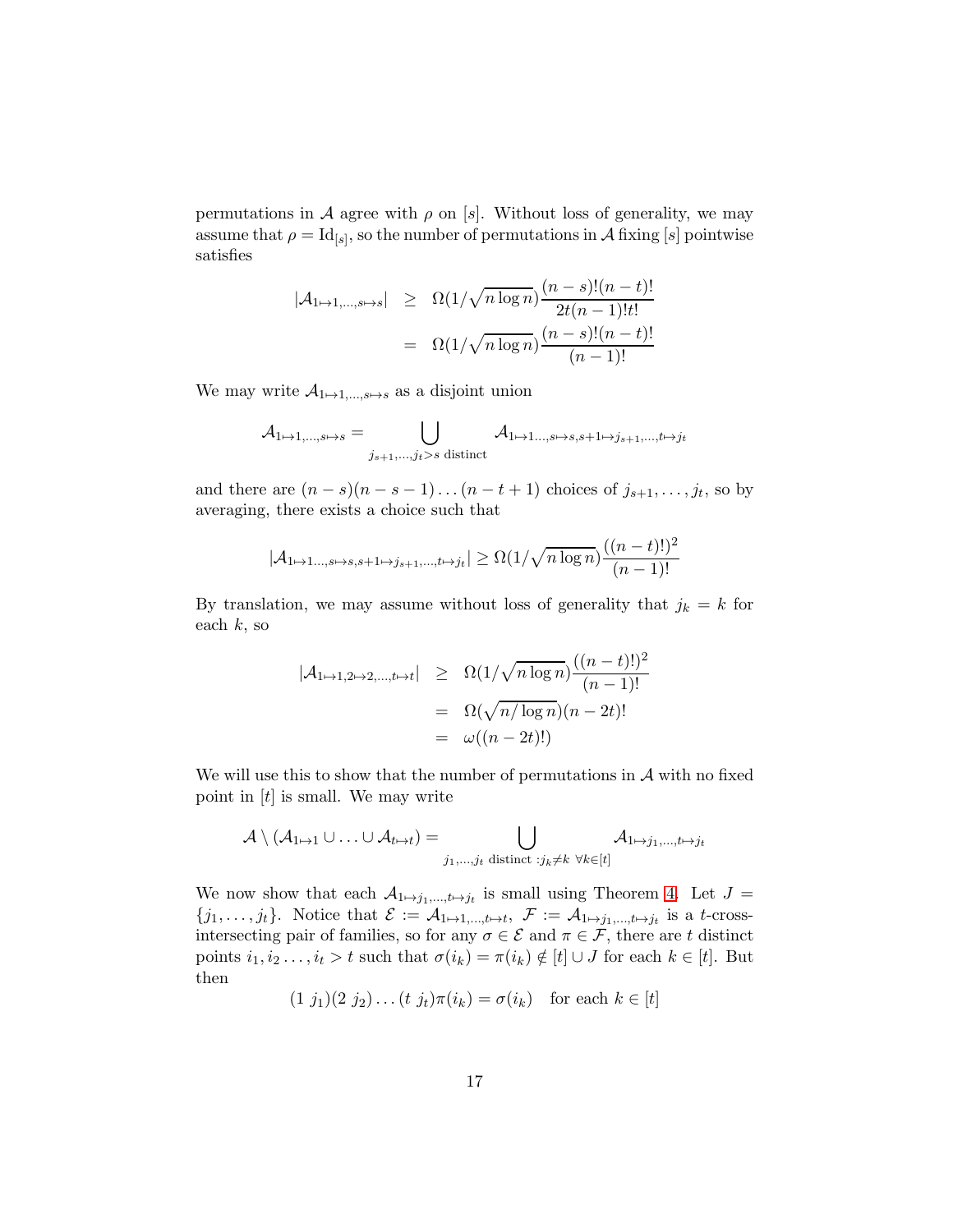so letting  $\mathcal{G} := (1 j_1)(2 j_2) \dots (t j_t)\mathcal{F}$ , the pair of families  $\mathcal{E}, \mathcal{G}$  fix [t] pointwise and t-cross-intersect on  $\{t+1, t+2, \ldots, n\}$ . Deleting  $1, \ldots, t$  we obtain a t-cross-intersecting pair  $\mathcal{E}', \mathcal{G}'$  of subsets of  $S_{\{t+1,\ldots,n\}}$ . By Theorem [4,](#page-3-1)

$$
|\mathcal{A}_{1\mapsto 1,\dots,t\mapsto t}||\mathcal{A}_{1\mapsto j_1,\dots,t\mapsto j_t}|=|\mathcal{E}||\mathcal{G}|=|\mathcal{E}'||\mathcal{G}'|\leq ((n-2t)!)^2
$$

Since

$$
|\mathcal{A}_{1\mapsto 1,\dots,t\mapsto t}| \ge \omega((n-2t)!)
$$

we have

$$
|\mathcal{A}_{1\mapsto j_1,\dots,t\mapsto j_t}| \leq o((n-2t)!)
$$

There are  $\leq n(n-1)(n-2)...(n-t+1)$  possible choices of  $j_1,...,j_t$ , and therefore the number of permutations in  $A$  with no fixed point in  $[t]$  satisfies

$$
|\mathcal{A} \setminus (\mathcal{A}_{1\mapsto 1} \cup \mathcal{A}_{2\mapsto 2} \cup \ldots \cup \mathcal{A}_{t\mapsto t})| \leq o((n-2t)!)n(n-1)\ldots (n-t+1)
$$
  
=  $o((n-t)!)$ 

Since  $|\mathcal{A}| \geq c(n-t)!$ , we have

$$
|\mathcal{A}_{1\mapsto 1}\cup \mathcal{A}_{2\mapsto 2}\cup \ldots \cup \mathcal{A}_{t\mapsto t}| \geq (c-o(1))(n-t)!
$$

By averaging, there exists some  $i \in [t]$  such that

$$
|\mathcal{A}_{i \mapsto i}| \ge (c - o(1))(n - t)!/t
$$

We may assume that  $i = 1$ , so  $|A_{1\mapsto 1}| \ge (c - o(1))(n - t)!/t$ . Now, using the same trick as before, we may use Theorem [4](#page-3-1) to show that  $|\mathcal{A} \setminus \mathcal{A}_{1\mapsto 1}| \leq$  $O((n-t-1)!)$ . Indeed, write  $\mathcal{A}\setminus\mathcal{A}_{1\mapsto 1}$  as a disjoint union

$$
\mathcal{A} \setminus \mathcal{A}_{1 \mapsto 1} = \bigcup_{j \neq 1} \mathcal{A}_{1 \mapsto j}
$$

We will show that each  $\mathcal{A}_{1\mapsto j}$  is small. Notice as before that the pair of families  $\mathcal{A}_{1\mapsto 1}$ ,  $(1 \; j)\mathcal{A}_{1\mapsto j}$  fixes 1 and t-cross-intersects on the domain  $\{2, \ldots, n\}$ , so Theorem [4](#page-3-1) gives

$$
|\mathcal{A}_{1\mapsto 1}||\mathcal{A}_{1\mapsto j}| \le ((n-t-1)!)^2
$$

Since  $|\mathcal{A}_{1\mapsto 1}| \geq \Omega((n-t)!)$ , we obtain  $|\mathcal{A}_{1\mapsto j}| \leq O((n-t-2)!)$ , and therefore

$$
|\mathcal{A} \setminus \mathcal{A}_{1 \mapsto 1}| = \sum_{j \neq 1} |\mathcal{A}_{1 \mapsto j}| \leq O((n - t - 1)!)
$$

proving Lemma [7.](#page-10-1)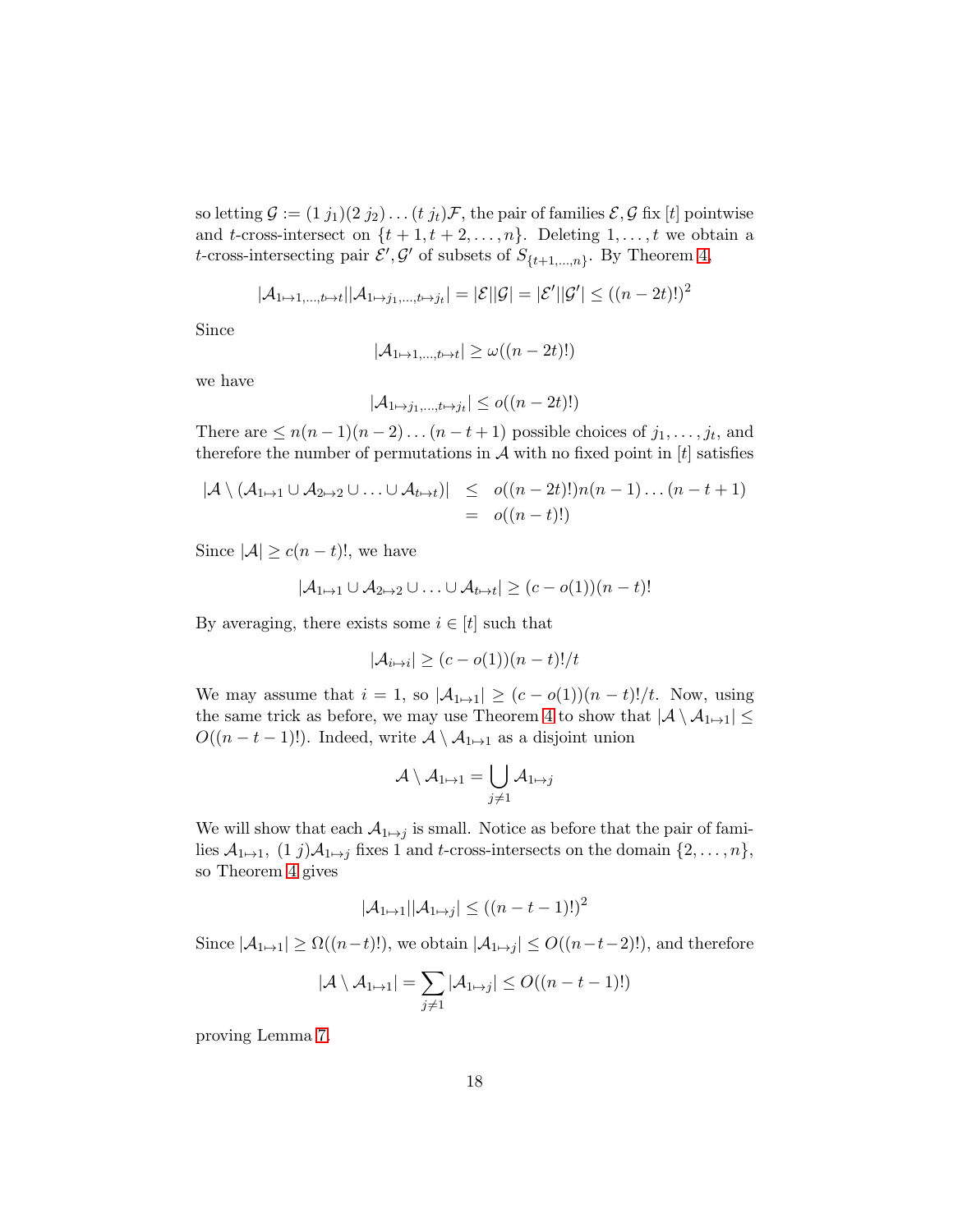### Proof of Theorem [6:](#page-10-0)

By induction on t. The  $t = 1$  case is the same as that of Lemma [7.](#page-10-1) Assume the theorem is true for  $t - 1$ ; we will prove it for t. Let  $A \subset S_n$  be a tintersecting family of size at least  $c(n - t)$ !. By Lemma [7,](#page-10-1) there exist i and j such that  $|A \setminus A_{i \mapsto j}| \leq O((n-t-1)!)$ . Without loss of generality we may assume that  $i = j = 1$ , so  $|\mathcal{A} \setminus \mathcal{A}_{1 \mapsto 1}| \leq O((n - t - 1)!)$ . Hence,  $|\mathcal{A}_{1 \mapsto 1}| \geq$  $|A| - O((n - t - 1)!)$ . Deleting 1 from each permutation in  $A_{1\mapsto 1}$ , we obtain a  $(t-1)$ -intersecting family  $\mathcal{A}' \subset S_{\{2,3,\ldots,n\}}$  of size  $\geq (c-O(1/n))(n-t)!$ . Choose any positive constant  $c' < c$ ; then provided n is sufficiently large, we have  $|\mathcal{A}'| \ge c'(n-t)!$ . By the induction hypothesis, there exists a  $(t-1)$ coset  $\mathcal{C}'$  of  $S_{2,\dots,n}$  such that  $|\mathcal{A}'\setminus \mathcal{C}'| \leq O((n-t-1)!)$ . Then if  $\mathcal{C}$  is the t-coset obtained from  $\mathcal{C}'$  by adjoining  $1 \mapsto 1$ , we have  $|\mathcal{A} \setminus \mathcal{C}| \le O((n-t-1)!)$ . This completes the induction and proves Theorem [6.](#page-10-0)

 $\Box$ 

We now use our rough stability result to prove an exact stability result. First, we need some more definitions.

Let  $d_n$  be the number of *derangements* of [n] (permutations of [n] without fixed points). It is well known that  $d_n = (1/e + o(1))n!$ .

Following Cameron and Ku [\[3\]](#page-26-2), given a permutation  $\rho \in S_n$  and  $i \in [n]$ , we define the *i-fix* of  $\rho$  to be the permutation  $\rho_i$  which fixes *i*, maps the preimage of i to the image of i, and agrees with  $\rho$  at all other points of  $[n]$ , i.e.

$$
\rho_i(i) = i; \ \rho_i(\rho^{-1}(i)) = \rho(i); \ \rho_i(k) = \rho(k) \ \forall k \neq i, \rho^{-1}(i)
$$

In other words,  $\rho_i = \rho(\rho^{-1}(i) i)$ . We inductively define

$$
\rho_{i_1,\dots,i_l}=(\rho_{i_1,\dots,i_{l-1}})_{i_l}
$$

Notice that if  $\sigma$  fixes j, then  $\sigma$  agrees with  $\rho_i$  wherever it agrees with  $\rho$ .

<span id="page-18-0"></span>**Theorem 9.** For n sufficiently large depending on t, if  $A \subset S_n$  is a tintersecting family which is not contained within a t-coset, then  $A$  is no larger than the family

$$
\mathcal{D} = \{ \sigma \in S_n : \ \sigma(i) = i \ \forall i \le t, \ \sigma(j) = j \ \text{for some} \ j > t + 1 \}
$$
  
 
$$
\cup \{ (1 \ t + 1), (2 \ t + 1), \dots, (t \ t + 1) \}
$$

which has size  $(n-t)! - d_{n-t} - d_{n-t-1} + t = (1 - 1/e + o(1))(n-t)!$ . If A is the same size as  $D$ , then  $A$  is a double translate of  $D$ , i.e.  $A = \pi D\tau$  for some  $\pi, \tau \in S_n$ .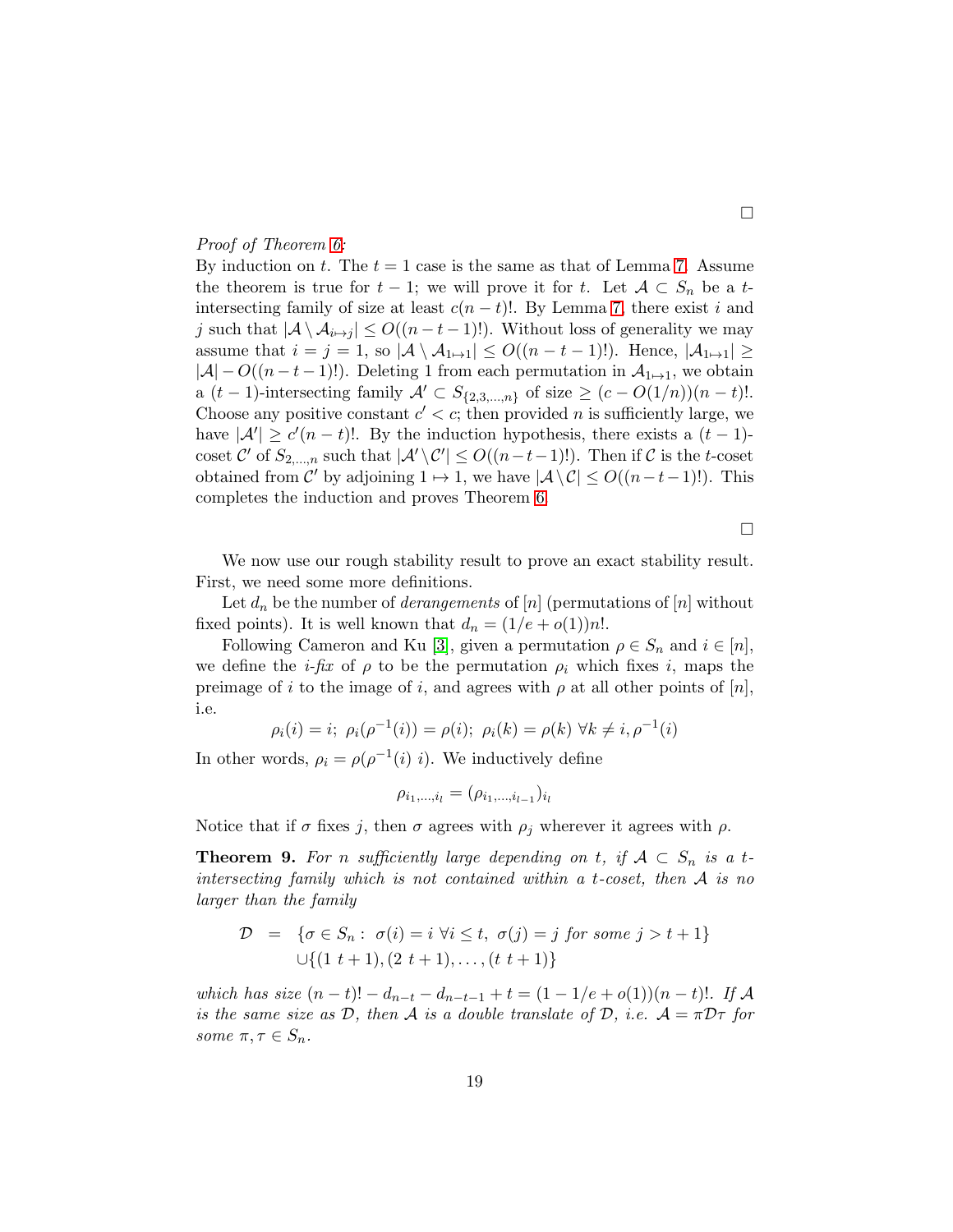*Proof.* Suppose  $A \subset S_n$  is a *t*-intersecting family which is not contained within a t-coset, and has size

$$
|\mathcal{A}| \ge (n-t)! - d_{n-t} - d_{n-t-1} + t = (1 - 1/e + o(1))(n-t)!.
$$

Applying Theorem [6](#page-10-0) with any constant c such that  $0 < c < 1 - 1/e$ , we see that (provided n is sufficiently large) there exists a t-coset  $\mathcal C$  such that

$$
|\mathcal{A} \setminus \mathcal{C}| \le O(1/n)(n-t)!
$$

By double translation, without loss of generality we may assume that  $\mathcal{C} =$  $\{\sigma \in S_n : \sigma(1) = 1, \ldots, \sigma(t) = t\}.$  We have:

<span id="page-19-0"></span>
$$
|\mathcal{A} \cap \mathcal{C}| \ge (n-t)! - d_{n-t} - d_{n-t-1} + t - O(1/n)(n-t)! = (1 - 1/e + o(1))(n-t)!
$$
 (5)

We now claim that every permutation in  $\mathcal{A} \setminus \mathcal{C}$  fixes exactly  $t - 1$  points of [t]. Suppose for a contradiction that A contains a permutation  $\tau$  fixing at most  $t-2$  points of [t]. Then every permutation in  $A \cap C$  must agree with  $\tau$  on at least 2 points of  $\{t+1,\ldots,n\}$ , so

$$
|\mathcal{A} \cap \mathcal{C}| \le {n-t \choose 2}(n-t-2)! = \frac{1}{2}(n-t)!
$$

contradicting  $(5)$ , provided *n* is sufficiently large.

Since we are assuming that A is not contained within a t-coset,  $\mathcal{A} \setminus \mathcal{C}$ contains some permutation  $\tau$ ;  $\tau$  must fix all points of [t] except for one. By double translation, we may assume that  $\tau = (1 \ t + 1)$ . We will show that under these hypotheses,  $A = \mathcal{D}$ .

Every permutation in  $A \cap C$  must t-intersect  $(1 t+1)$  and must therefore have at least one fixed point > t + 1, i.e.  $A \cap C$  is a subset of the family

$$
\mathcal{E} := \{ \sigma \in S_n : \sigma(i) = i \,\,\forall i \in [t], \,\,\sigma(j) = j \,\,\text{for some}\,\, j > t + 1 \}
$$

which has size

$$
(n-t)! - d_{n-t} - d_{n-t-1}
$$

We now make the following observation:

*Claim:*  $\mathcal{A} \setminus \mathcal{C}$  may only contain the transpositions  $\{(i \ t+1) : i \in [t]\}.$ 

### Proof of Claim:

Suppose for a contradiction that  $\mathcal{A} \setminus \mathcal{C}$  contains a permutation  $\rho$  not of this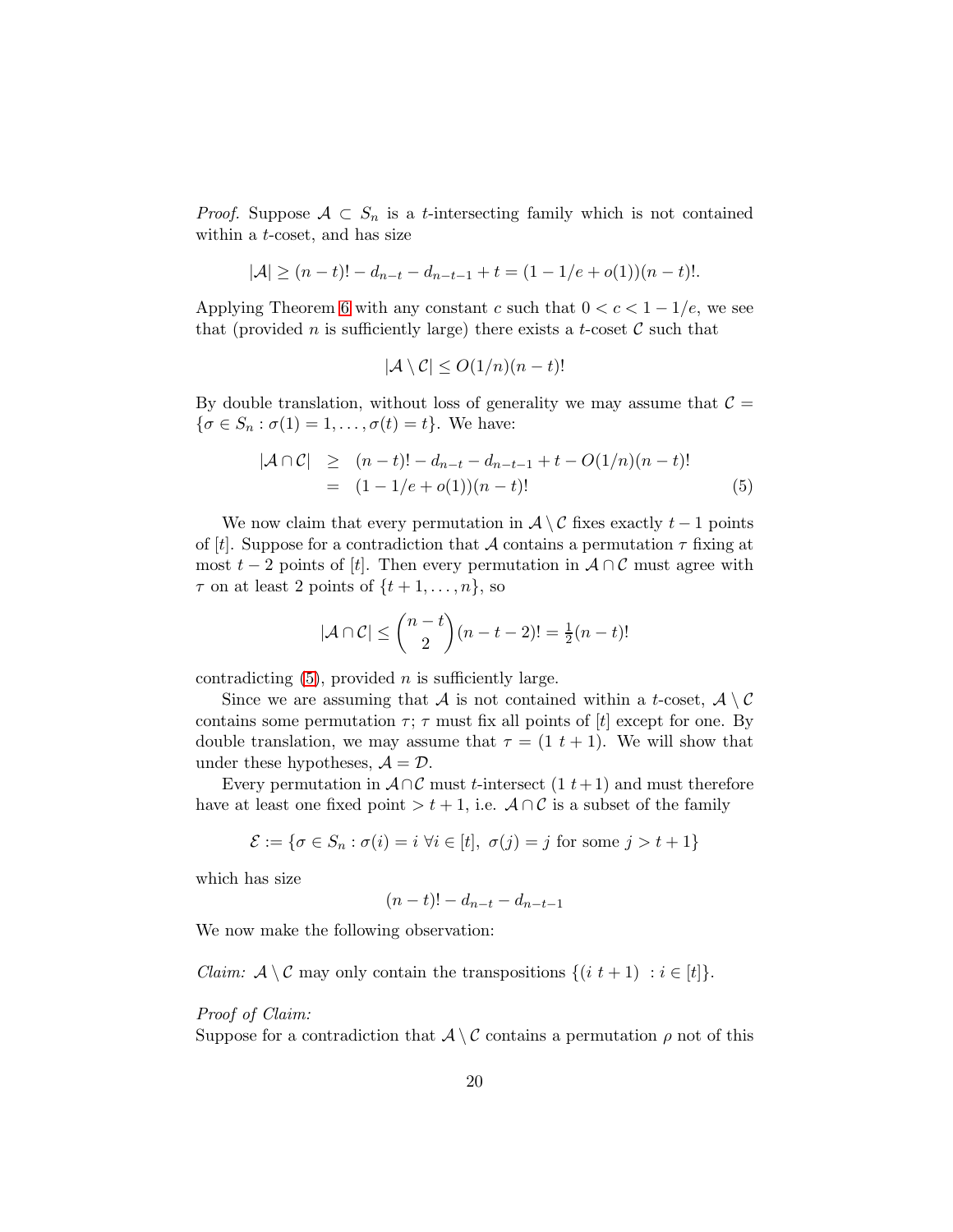form. Then  $\rho(j) \neq j$  for some  $j \geq t+2$ . We will show that there are at least  $d_{n-t-1}$  permutations in  $\mathcal E$  which fix j and disagree with  $\rho$  at every point of  $\{t+1, t+2, \ldots, n\}$ , and therefore cannot *t*-intersect  $\rho$ . Let *l* be the unique point of  $[t]$  not fixed by  $\rho$ . If  $\sigma$  fixes both l and j, then  $\sigma$  agrees with  $\rho_{j,l} = (\rho_j)_l$  wherever it agrees with  $\rho$ . Notice that  $\rho_{j,l}$  fixes  $1, 2, \ldots, t$  and j. There are exactly  $d_{n-t-1}$  permutations in  $\mathcal E$  which fix j and disagree with  $\rho_{i,l}$  at every point of  $\{t+1, t+2, \ldots, n\} \setminus \{j\}$ ; each disagrees with  $\rho$  at every point of  $\{t+1, t+2, \ldots, n\}$ . So none t-intersect  $\rho$ , so none are in A, and therefore

$$
|\mathcal{A} \cap \mathcal{C}| \leq |\mathcal{E}| - d_{n-t-1} = (n-t)! - d_{n-t} - 2d_{n-t-1}
$$

Since we are assuming that  $|\mathcal{A}| \geq (n-t)! - d_{n-t} - d_{n-t-1} + t$ , this means that

$$
|\mathcal{A}\setminus\mathcal{C}|\geq d_{n-t-1}+t=(1/e+o(1))(n-t-1)!
$$

Notice that for any  $m \leq n$  we have the following trivial upper bound on the size of an *m*-intersecting family  $\mathcal{H} \subset S_n$ :

$$
|\mathcal{H}| \leq {n \choose m}(n-m)! = n!/m!
$$

since every permutation in  $\mathcal{H}$  must agree with a fixed permutation in  $\mathcal{H}$  in at least m places.

Hence,  $A \setminus C$  cannot be  $(\log n)$ -intersecting and therefore contains two permutations  $\pi$ ,  $\tau$  agreeing on at most log n points. The number of permutations fixing [t] pointwise and agreeing with both  $\pi$  and  $\tau$  at one of these log n points is therefore at most  $(\log n)(n - t - 1)!$ . All other permutations in  $A \cap C$  agree with  $\pi$  and  $\tau$  at two separate points of  $\{t+1,\ldots,n\}$ , and by the above argument, the same holds for  $\pi_p$  and  $\tau_q$ , where p and q are the points of [t] shifted by  $\pi$  and  $\tau$  respectively. The number of permutations in C that agree with  $\pi_p$  and  $\tau_q$  at two separate points of  $\{t+1,\ldots,n\}$  is at most  $((1 - 1/e)^2 + o(1))(n - t)!$  (it is easily checked that given two fixed permutations, the probability that a uniform random permutation agrees with them at separate points is at most  $(1 - 1/e)^2 + o(1)$ , which implies that

$$
|\mathcal{A} \cap \mathcal{C}| \le ((1 - 1/e)^2 + o(1))(n - t)! + (\log n)(n - t - 1)!
$$
  
= ((1 - 1/e)<sup>2</sup> + o(1))(n - t)!

contradicting  $(5)$ , provided *n* is sufficiently large. This proves the claim.

Since we are assuming  $|\mathcal{A}| \ge |\mathcal{E}| + t$ , we must have equality, so  $\mathcal{A} = \mathcal{D}$ ,  $\Box$ proving Theorem [9.](#page-18-0)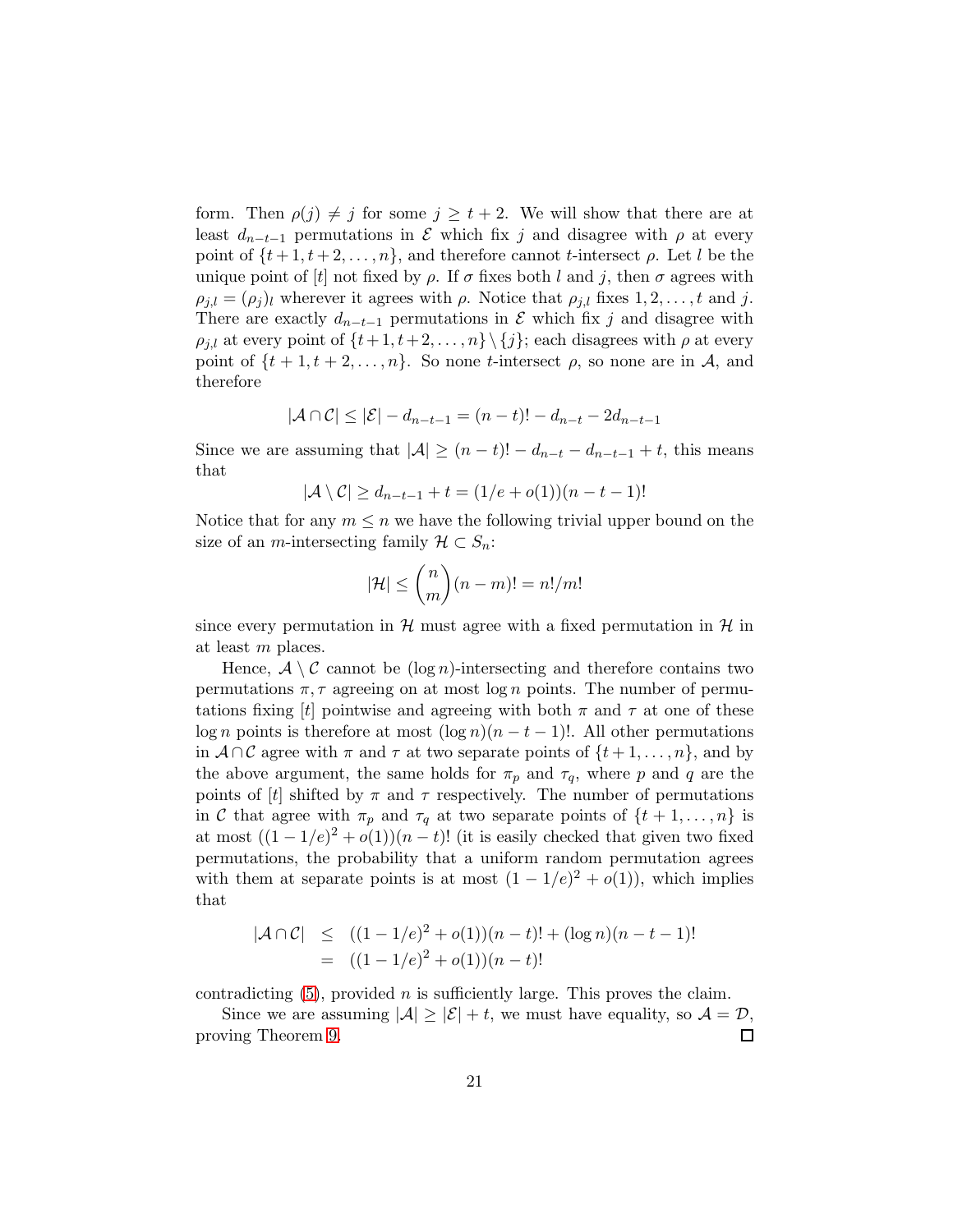Similar arguments give the following stability results for t-cross-intersecting families. Say two pairs of families  $(A, \mathcal{B}), (C, \mathcal{D})$  in  $S_n$  are *isomorphic* if there exist permutations  $\pi, \rho \in S_n$  such that  $\mathcal{A} = \pi \mathcal{C} \rho$  and  $\mathcal{B} = \pi \mathcal{D} \rho$ . We have:

**Theorem 10.** F n sufficiently large depending on t, if  $A, B \subset S_n$  are tcross-intersecting but not both contained within the same t-coset, then

 $\min(|\mathcal{A}|, |\mathcal{B}|) \leq (n-t)! - d_{n-t} - d_{n-t-1} + t$ 

with equality iff  $(A, B)$  is isomorphic to the pair of families

$$
\{\sigma : \sigma(i) = i \,\,\forall i \leq t, \,\,\sigma(j) = \tau(j) \,\,\text{for some} \,\, j > t+1\} \cup \{(i \,\,t+1) : \,\, i \in [t]\}
$$

$$
\{\sigma : \sigma(i) = i \,\,\forall i \leq t, \,\,\sigma(j) = j \,\,\text{for some}\,\, j > t + 1\} \cup \{(1i)\tau(1i) : i \in [t]\}
$$

where  $\tau(1) \neq 1$  and if  $t \geq 2$ ,  $\tau$  fixes  $2, 3, \ldots, t$  and at least two points  $>t+1$ , whereas if  $t = 1, \tau$  intersects (1 2).

**Theorem 11.** For n sufficiently large depending on t, if  $A, B \subset S_n$  are t-cross-intersecting but not both contained within the same t-coset, then

$$
|\mathcal{A}||\mathcal{B}| \le ((n-t)! - d_{n-t} - d_{n-t-1})((n-t)! + t)
$$

with equality iff  $(A, B)$  is isomorphic to the pair of families

$$
\{\sigma \in S_n : \sigma(i) = i \,\forall i \le t, \,\,\sigma(j) = j \,\,\text{for some}\,\, j > t + 1\}
$$
\n
$$
\{\sigma \in S_n : \sigma(i) = i \,\forall i \le t\} \cup \{(1 \,\,t + 1), (2 \,\,t + 1), \ldots, (t \,\,t + 1)\}
$$

The proofs are very similar to the proof of Theorem [9,](#page-18-0) and we omit them.

## 4 The Alternating Group

We now turn our attention to the alternating group  $A_n$ , the index-2 subgroup of  $S_n$  consisting of the even permutations of  $\{1, 2, \ldots, n\}$ . The following may be deduced from the proof of the Deza-Frankl conjecture in [\[6\]](#page-27-0):

<span id="page-21-0"></span>**Theorem 12.** For n sufficiently large depending on t, if  $A \subset A_n$  is tintersecting, then  $|\mathcal{A}| \leq (n-t)!/2$ .

*Remark:* This implies the Deza-Frankl conjecture. To see this, let  $A \subset S_n$ be t-intersecting; then  $A \cap A_n$  and  $(A \setminus A_n)(1\ 2)$  are both t-intersecting families of permutations in  $A_n$ , so by Theorem [12,](#page-21-0) both have size at most  $(n - t)!/2$ . Hence,

$$
|\mathcal{A}| = |\mathcal{A} \cap A_n| + |\mathcal{A} \setminus A_n| \leq (n-t)!
$$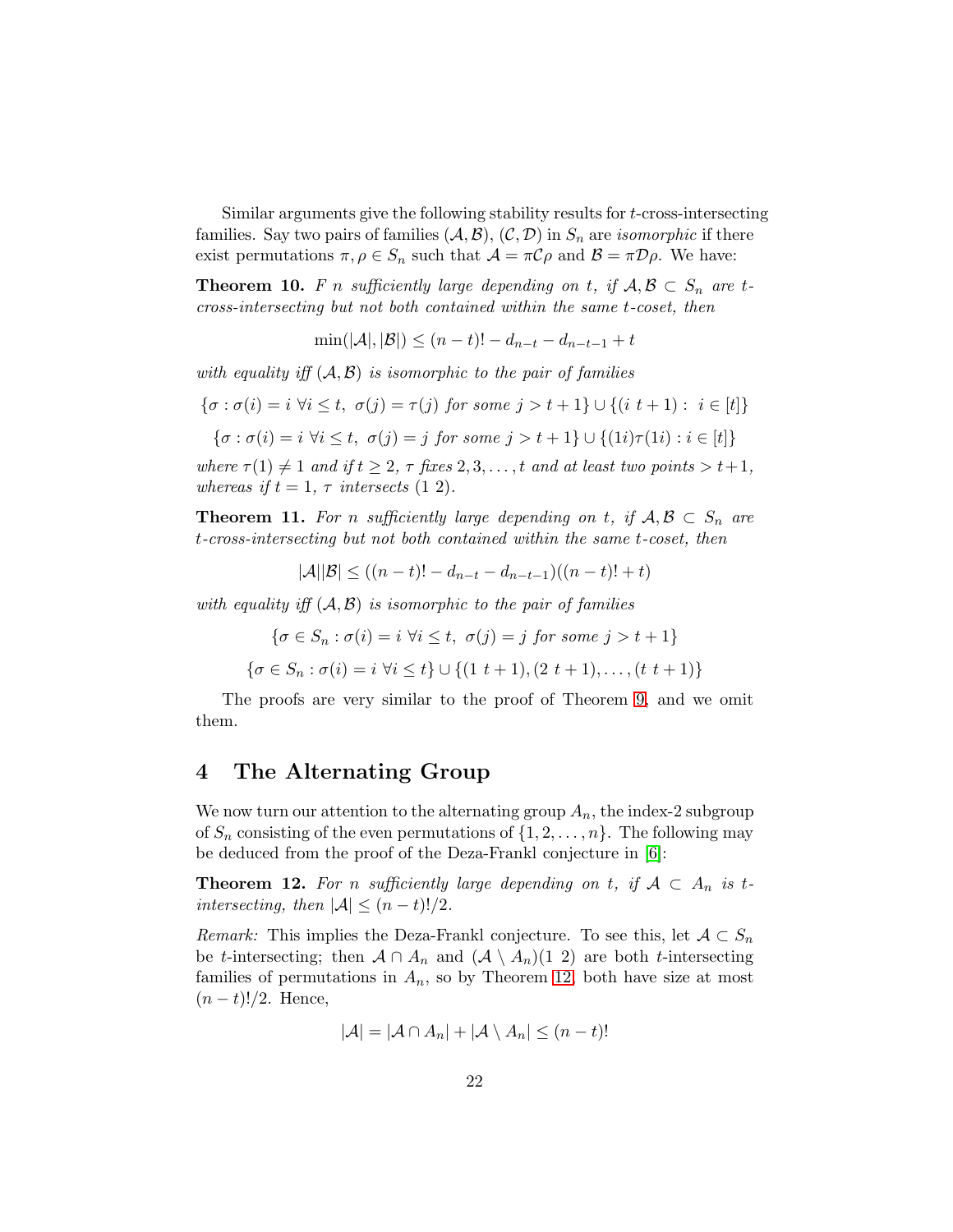*Proof.* Recall that in [\[6\]](#page-27-0), we constructed a weighted graph  $Y_{\text{even}}$  which was a real linear combination of Cayley graphs on  $S_n$  generated by conjugacyclasses of even permutations with less than t fixed points, and whose matrix of weights had maximum eigenvalue 1 and minimum eigenvalue

$$
\omega_{n,t}=-\frac{1}{n(n-1)\dots(n-t+1)-1}
$$

Clearly,  $Y_{\text{even}}$  has no (non-zero) edges between  $A_n$  and  $S_n \setminus A_n$ . Let  $Y_1$  be the weighted subgraph of  $Y_{\text{even}}$  induced on  $A_n$ , and  $Y_2$  the weighted subgraph induced on  $S_n \setminus A_n$ . Notice that the map

$$
\begin{array}{rcl} \phi:A_n & \to & S_n \setminus A_n; \\ \sigma & \mapsto & (1\ 2)\sigma \end{array}
$$

is a graph isomorphism from  $Y_1$  to  $Y_2$ . To see this, note that

$$
\phi(\sigma)(\phi(\pi))^{-1} = ((1\ 2)\sigma)((1\ 2)\pi)^{-1} = (1\ 2)\sigma\pi^{-1}(1\ 2)
$$

which is conjugate to  $\sigma \pi^{-1}$ . Since Y<sub>even</sub> is a linear combination of Cayley graphs generated by conjugacy-classes of  $S_n$ , the edge  $\phi(\sigma)\phi(\pi)$  has the same weight in  $Y_{\text{even}}$  as the edge  $\sigma\pi$ . Hence,  $Y_{\text{even}}$  is a disjoint union of the two isomorphic subgraphs  $Y_1$  and  $Y_2$ , so the eigenvalues of  $Y_{\text{even}}$  are the same as those of  $Y_1$  (with double the multiplicities). Applying Theorem [1](#page-3-0) to  $Y_1$ proves Theorem [12.](#page-21-0) 口

Our next aim is to show that equality holds in Theorem [12](#page-21-0) only if  $A$  is a coset of the stabilizer of t points. As for  $S_n$ , we will call these families the 't-cosets of  $A_n$ '.

Let  $W_t$  be the subspace of  $\mathbb{C}[A_n]$  spanned by the characteristic vectors of the t-cosets of  $A_n$ . It is easily checked that  $W_t$  is the direct sum of the 1 and  $\omega_{n,t}$ -eigenspaces of  $Y_1$ . Hence, by Theorem [1,](#page-3-0) if equality holds in Theorem [12,](#page-21-0) then the characteristic vector  $v_A$  of  $A$  lies in the subspace  $W_t$ .

We would like to show that the Boolean functions which are linear combinations of the characteristic functions of the t-cosets of  $A_n$  are precisely the characteristic functions of the disjoint unions of t-cosets of  $A_n$ . To do this for  $S_n$  in [\[6\]](#page-27-0), it was first proved that if a non-negative function  $f: S_n \to \mathbb{R}_{\geq 0}$ is a linear combination of the characteristic functions of the t-cosets of  $S_n$ , then it can be expressed as a linear combination of them with non-negative coefficients. However, this is not true in the case of  $A_n$ , even for  $t = 1$ :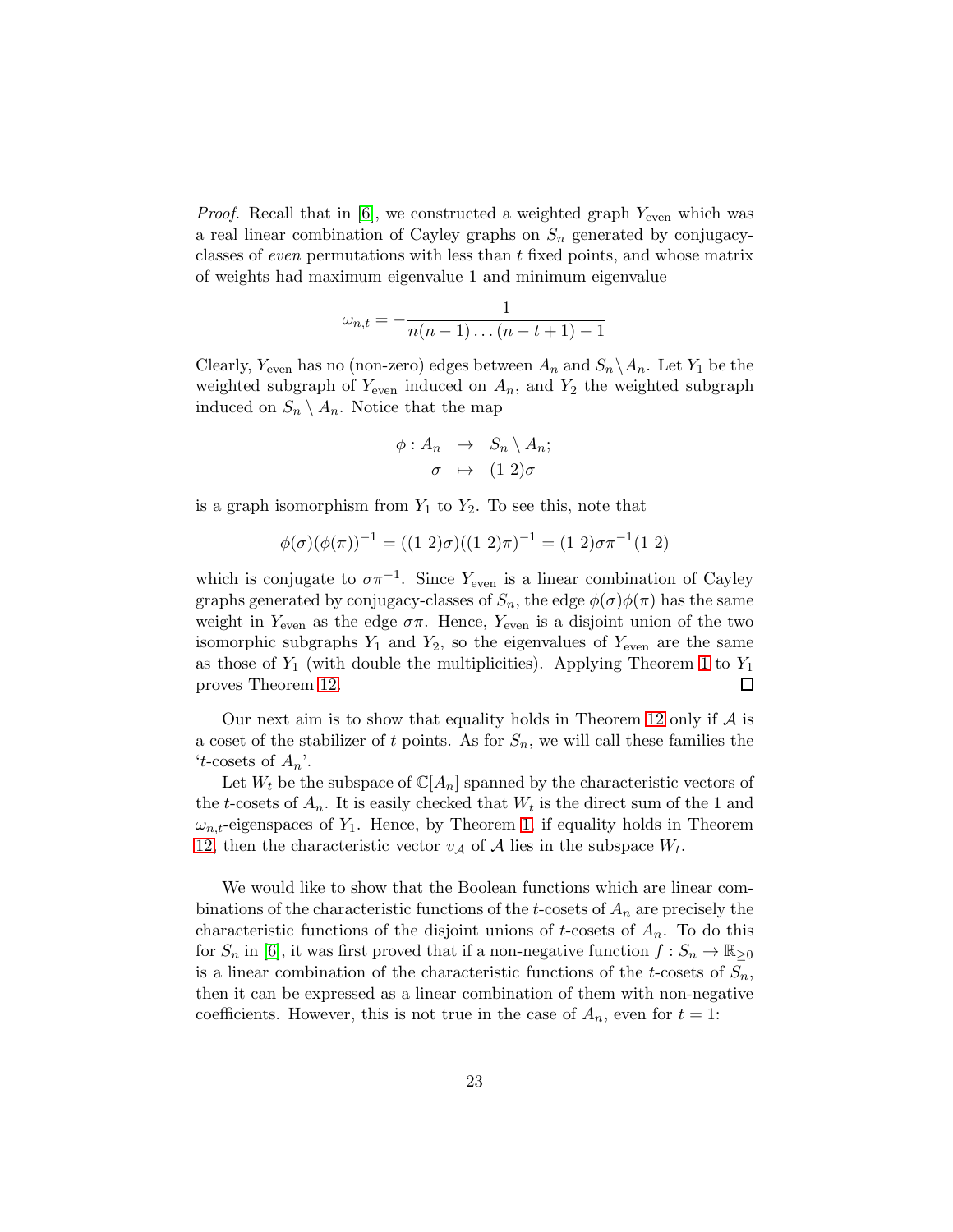*Claim:* There exists a non-negative function in  $W_1$  which cannot be written as a non-negative linear combination of the characteristic functions of the 1-cosets of  $A_n$ .

*Proof of Claim:* Let  $w_{i\rightarrow j}$  be the characteristic function of the 1-coset  $\{\sigma \in A_n : \sigma(i) = j\}.$  We say a real  $n \times n$  matrix B represents a function  $f \in W_1$  if f can be written as a linear combination of  $w_{i \mapsto j}$ 's with coefficients given by the matrix  $B$ , i.e.

$$
f = \sum_{i,j=1}^n b_{i,j} w_{i \mapsto j}
$$

or equivalently,

$$
f(\sigma) = \sum_{i=1}^{n} b_{i,\sigma(i)} \quad \forall \sigma \in A_n
$$

It is easy to see that, provided  $n \geq 4$ , any function  $f \in W_1$  has a unique extension to a function  $\tilde{f} \in V_1$ . Hence, if B and C are two matrices both representing f, they must both represent the same function  $\tilde{f}: S_n \to \mathbb{R}$ , and therefore

$$
\sum_{i=1}^{n} b_{i,\sigma(i)} = \sum_{i=1}^{n} c_{i,\sigma(i)} \quad \forall \sigma \in S_n
$$

Now let  $f$  be the function represented by the matrix

$$
B = \left( \begin{array}{ccccc} 1 & -1/2 & 1 & 1 & \dots & 1 \\ -1/2 & 1 & 1 & 1 & \dots & 1 \\ 1 & 1 & 0 & 1 & \dots & 1 \\ \vdots & \vdots & & \ddots & & \vdots \\ 1 & 1 & \dots & & 0 \end{array} \right)
$$

This takes only non-negative values on  $A_n$ , since

$$
\sum_{i=1}^{n} b_{i,\sigma(i)} \ge 0 \quad \forall \sigma \in A_n
$$

but if  $\tau$  is the transposition (1 2), then

$$
\sum_{i=1}^n b_{i,\tau(i)}=-1
$$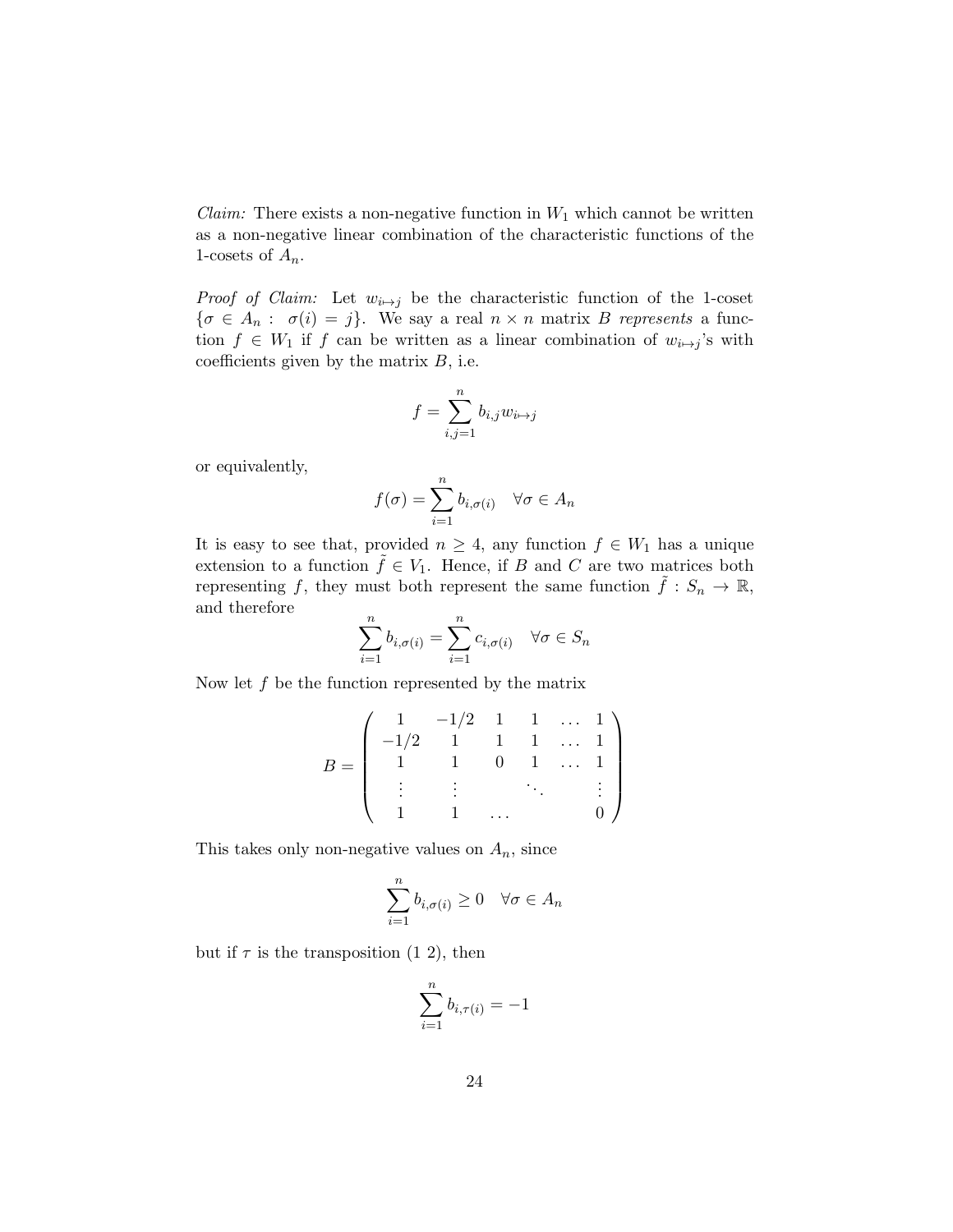Hence, any matrix  $C$  representing the same function as  $B$  must also have

$$
\sum_{i=1}^{n} c_{i,\tau(i)} = -1
$$

and therefore cannot have non-negative entries. Therefore,  $f$  is a nonnegative function in  $W_1$  that cannot be written as a non-negative linear combination of the  $w_{i\mapsto j}$ 's, proving the claim.

Instead, we obtain our desired characterization of equality in Theorem [12](#page-21-0) from a stability result for *t*-intersecting families in  $A_n$ .

Let  $e_n$ ,  $o_n$  denote the number of respectively even/odd derangements of [n]. It is well known that  $e_n - o_n = (-1)^{n-1}(n-1)$   $\forall n \in \mathbb{N}$ ; combining this with the fact that  $d_n = (1/e + o(1))n!$  gives  $e_n = (1/(2e) + o(1))n!$ ,  $o_n =$  $(1/(2e) + o(1))n!$ .

We now prove the following analogue of Theorem [9:](#page-18-0)

<span id="page-24-1"></span>**Theorem 13.** For n sufficiently large depending on t, if  $A \subset A_n$  is a tintersecting family which is not contained within a t-coset of  $A_n$ , then A cannot be larger than the family

$$
\mathcal{B} = \{ \sigma \in A_n : \sigma(i) = i \,\,\forall i \leq t, \,\, \sigma(j) = (n-1 \,\, n)(j) \,\,\text{for some} \,\, j > t+1 \} \\ \cup \{ (1 \,\, t+1)(n-1 \,\, n), (2 \,\, t+1)(n-1 \,\, n), \ldots, (t \,\, t+1)(n-1 \,\, n) \}
$$

which has size  $(n-t)!/2 - o_{n-t} - o_{n-t-1} + t = (1 - 1/e + o(1))(n-t)!/2$ . If A is the same size as  $\mathcal{B}$ , then A is a double translate of  $\mathcal{B}$ , meaning that  $\mathcal{A} = \pi \mathcal{B} \tau$  for some  $\pi, \tau \in A_n$ .

*Proof.* Let  $A \subset A_n$  be a *t*-intersecting family which is not contained within a t-coset of  $A_n$  and has size

$$
|\mathcal{A}| \ge (n-t)!/2 - o_{n-t} - o_{n-t-1} + t = (1-1/e + o(1))(n-t)!/2.
$$

Applying Theorem [6](#page-10-0) with any constant c such that  $0 < c < (1 - 1/e)/2$ , we see that (provided n is sufficiently large) there exists a t-coset  $\mathcal C$  such that

$$
|\mathcal{A} \setminus \mathcal{C}| \le O(1/n)(n-t)!
$$

By double translation, without loss of generality we may assume that  $C =$  $\{\sigma \in A_n : \sigma(1) = 1, \ldots, \sigma(t) = t\}.$  We have:

<span id="page-24-0"></span>
$$
|\mathcal{A} \cap \mathcal{C}| \ge (n-t)!/2 - o_{n-t} - o_{n-t-1} + t - O(1/n)(n-t)! = (1 - 1/e + o(1))(n-t)!/2
$$
 (6)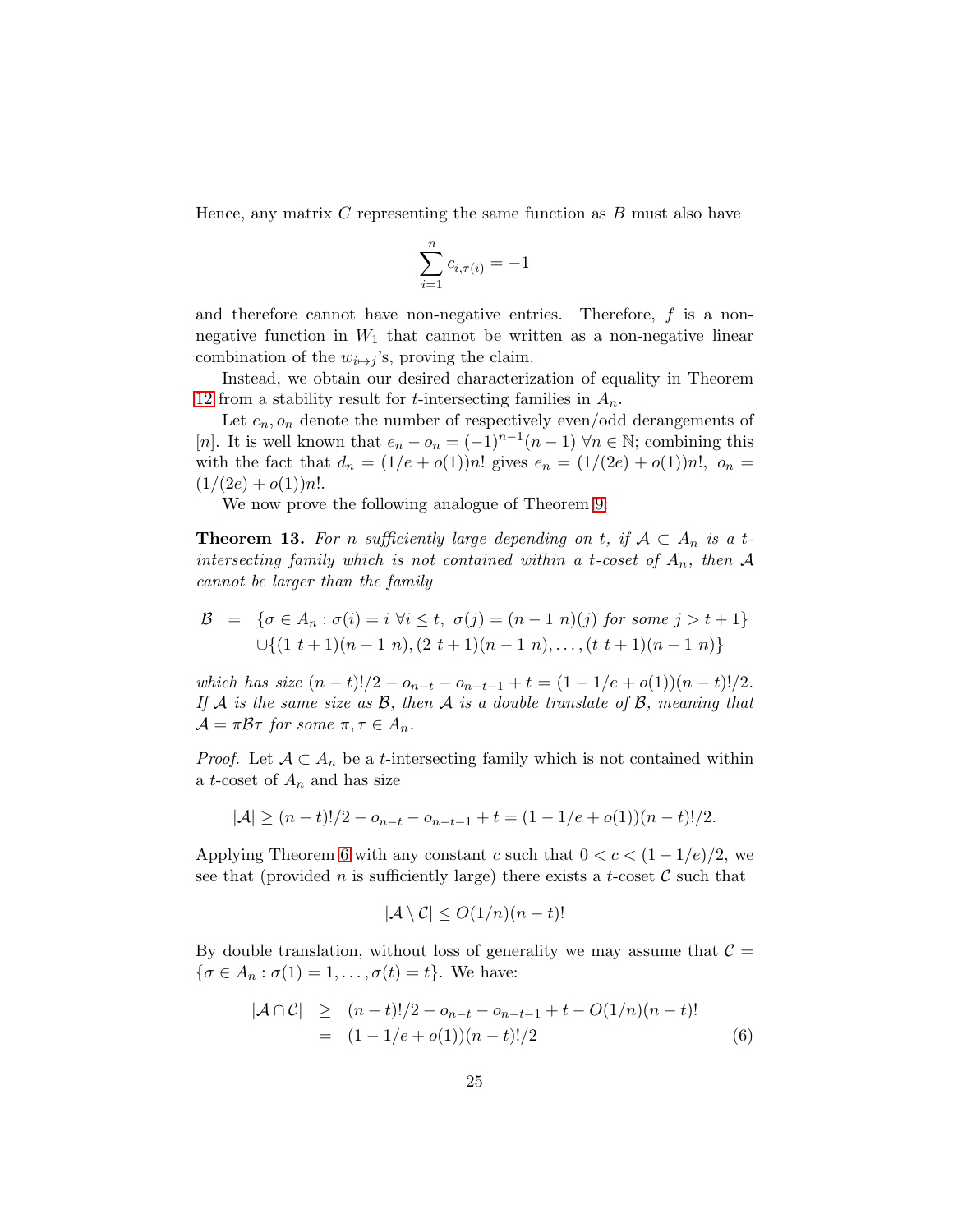We now claim that every permutation in  $\mathcal{A} \setminus \mathcal{C}$  fixes exactly  $t - 1$  points of [t]. Suppose for a contradiction that A contains a permutation  $\tau$  fixing at most  $t-2$  points of [t]. Then every permutation in  $A \cap C$  must agree with  $\tau$  on at least 2 points of  $\{t+1,\ldots,n\}$ , so

$$
|\mathcal{A} \cap \mathcal{C}| \le {n-t \choose 2} (n-t-2)!/2 = \frac{1}{2}(n-t)!/2
$$

contradicting  $(6)$ , provided *n* is sufficiently large.

Since we are assuming that A is not contained within a t-coset,  $\mathcal{A} \setminus \mathcal{C}$ contains some permutation  $\tau$ ;  $\tau$  must fix all points of [t] except for one. By double translation, we may assume that  $\tau = (1 \ t + 1)(n - 1 \ n)$ . We will show that under these hypotheses,  $\mathcal{A} = \mathcal{B}$ . Every permutation in  $\mathcal{A} \cap \mathcal{C}$  must agree with  $(n-1\ n)$  at some point  $\geq t+2$ , i.e.  $\mathcal{A} \cap \mathcal{C}$  is a subset of the family

$$
\mathcal{E} := \{ \sigma \in A_n : \sigma(i) = i \,\,\forall i \in [t], \,\, \sigma(j) = (n-1 \,\, n)(j) \text{ for some } j \ge t+2 \}
$$

which has size

$$
(n-t)!/2 - o_{n-t} - o_{n-t-1}
$$

We now make the following observation:

*Claim:*  $\mathcal{A} \setminus \mathcal{C}$  may only contain the permutations  $\{(i \ t+1)(n-1 \ n): i \in [t]\}.$ 

### Proof of Claim:

Suppose for a contradiction that  $\mathcal{A} \setminus \mathcal{C}$  contains a permutation  $\rho$  not of this form. Then  $\rho(j) \neq (n - 1 \ n)(j)$  for some  $j \geq t + 2$ , so by a very similar ar-gument to in the proof of Theorem [9,](#page-18-0) there are at least  $min(e_{n-t-1}, o_{n-t-1})$ even permutations which fix  $1, 2, \ldots, t$  and agree with  $(n-1 n)$  at j (and are therefore in  $\mathcal{E}$ ) and also disagree with  $\rho$  at all points of  $\{t+1, t+2, \ldots, n\} \setminus \{j\}.$ Since  $\rho$  has exactly  $t-1$  fixed points in [t], none of these permutations can t-intersect  $\rho$ , and therefore

$$
|\mathcal{A} \cap \mathcal{C}| \leq |\mathcal{E}| - \min(e_{n-t-1}, o_{n-t-1})
$$
  
=  $(n-t)! - o_{n-t} - o_{n-t-1} - \min(e_{n-t-1}, o_{n-t-1})$ 

Since we are assuming that  $|\mathcal{A}| \geq (n-t)! - o_{n-t} - o_{n-t-1} + t$ , this means that

$$
|\mathcal{A} \setminus \mathcal{C}| \ge \min(e_{n-t-1}, o_{n-t-1}) + t = (1/e + o(1))(n - t - 1)!/2
$$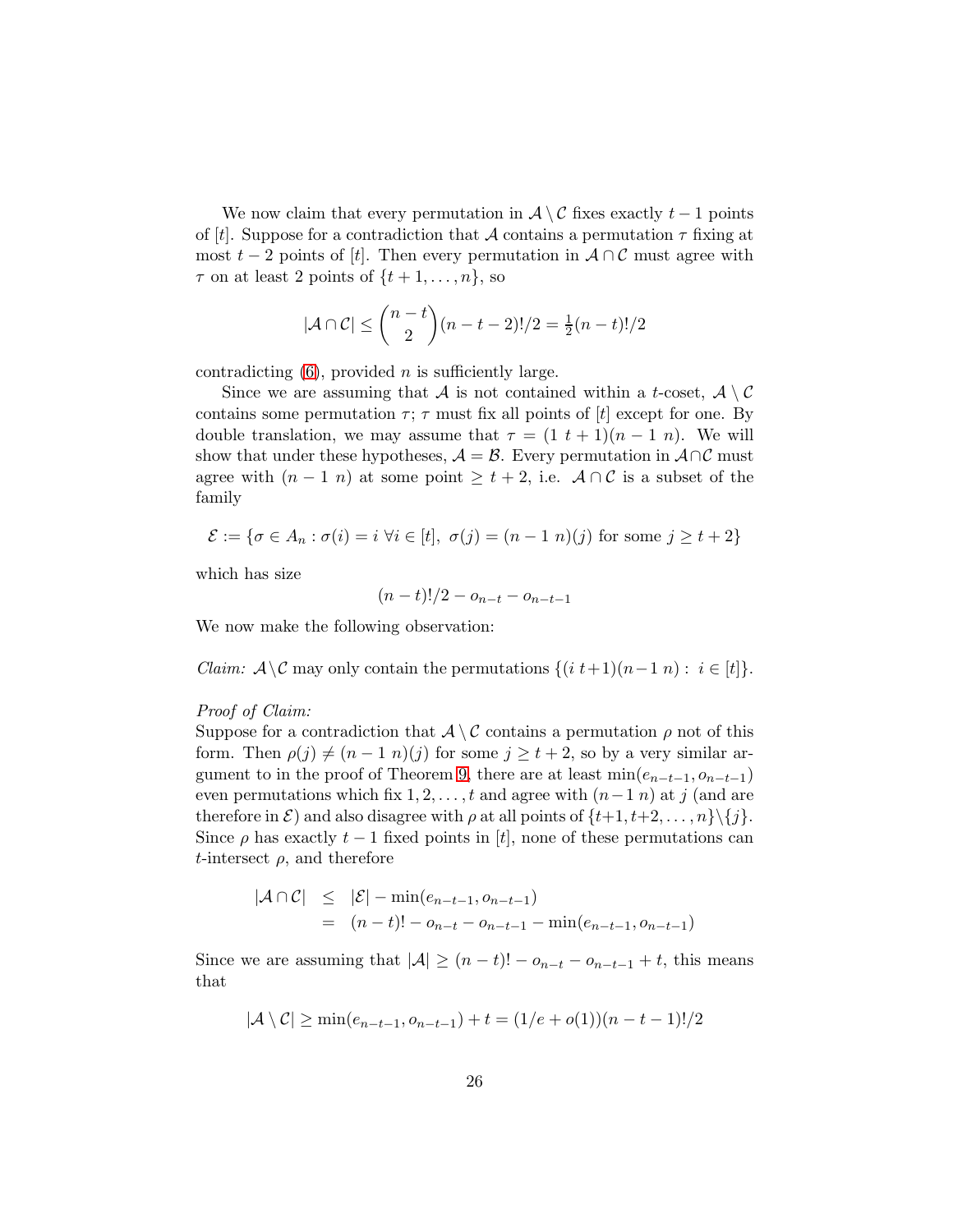Notice that for any  $m < n$  we have the following trivial upper bound on the size of an *m*-intersecting family  $\mathcal{H} \subset A_n$ :

$$
|\mathcal{H}| \leq {n \choose m} (n-m)!/2 = n!/(2m!)
$$

since every permutation in  $\mathcal{H}$  must agree with a fixed permutation in  $\mathcal{H}$  in at least m places.

Hence,  $A \setminus C$  cannot be  $(\log n)$ -intersecting and therefore contains two permutations  $\pi$ ,  $\tau$  agreeing on at most log n points. The number of permutations in C which agree with  $\pi$  and  $\tau$  at one of these log n points is clearly at most  $(\log n)(n-t-1)!/2$ . All other permutations in  $\mathcal{A} \cap \mathcal{C}$  agree with  $\pi$ and  $\tau$  at two separate points of  $\{t+1,\ldots,n\}$ , and therefore the same holds for  $\pi_p$  and  $\tau_q$ , where p and q are the unique points of [t] shifted by  $\pi$  and  $\tau$ respectively. The number of permutations in C that agree with  $\pi_p$  and  $\tau_q$  at two separate points of  $\{t+1, ..., n\}$  is at most  $((1 - 1/e)^2 + o(1))(n - t)!/2$ (it is easily checked that given two fixed permutations, the probability that a uniform random even permutation agrees with them at separate points is at most  $(1 - 1/e)^2 + o(1)$ , which implies that

$$
|\mathcal{A} \cap \mathcal{C}| \le ((1 - 1/e)^2 + o(1))(n - t)!/2 + (\log n)(n - t - 1)!/2
$$
  
= ((1 - 1/e)^2 + o(1))(n - t)!/2

contradicting  $(6)$ , provided *n* is sufficiently large. This proves the claim.

Since we are assuming  $|\mathcal{A}| \geq |\mathcal{E}| + t$ , we must have equality, so  $\mathcal{A} = \mathcal{B}$ , ving Theorem 13. proving Theorem [13.](#page-24-1)

## <span id="page-26-1"></span>References

- [1] R. Ahlswede, L. H. Khachatrian, The complete intersection theorem for systems of finite sets, European Journal of Combinatorics 18 (1997) 125-136.
- [2] R. Ahlswede, L. H. Khachatrian, The complete nontrivial intersection theorem for systems of finite sets, Journal of Combinatorial Theory Series A, 76 (1996) 121-138.
- <span id="page-26-2"></span>[3] P.J. Cameron, C.Y. Ku, Intersecting Families of Permutations, European Journal of Combinatorics 24 (2003) 881-890.
- <span id="page-26-0"></span>[4] M. Deza, P. Frankl, On the maximum number of permutations with given maximal or minimal distance, Journal of Combinatorial Theory Series A 22 (1977) 352-360.